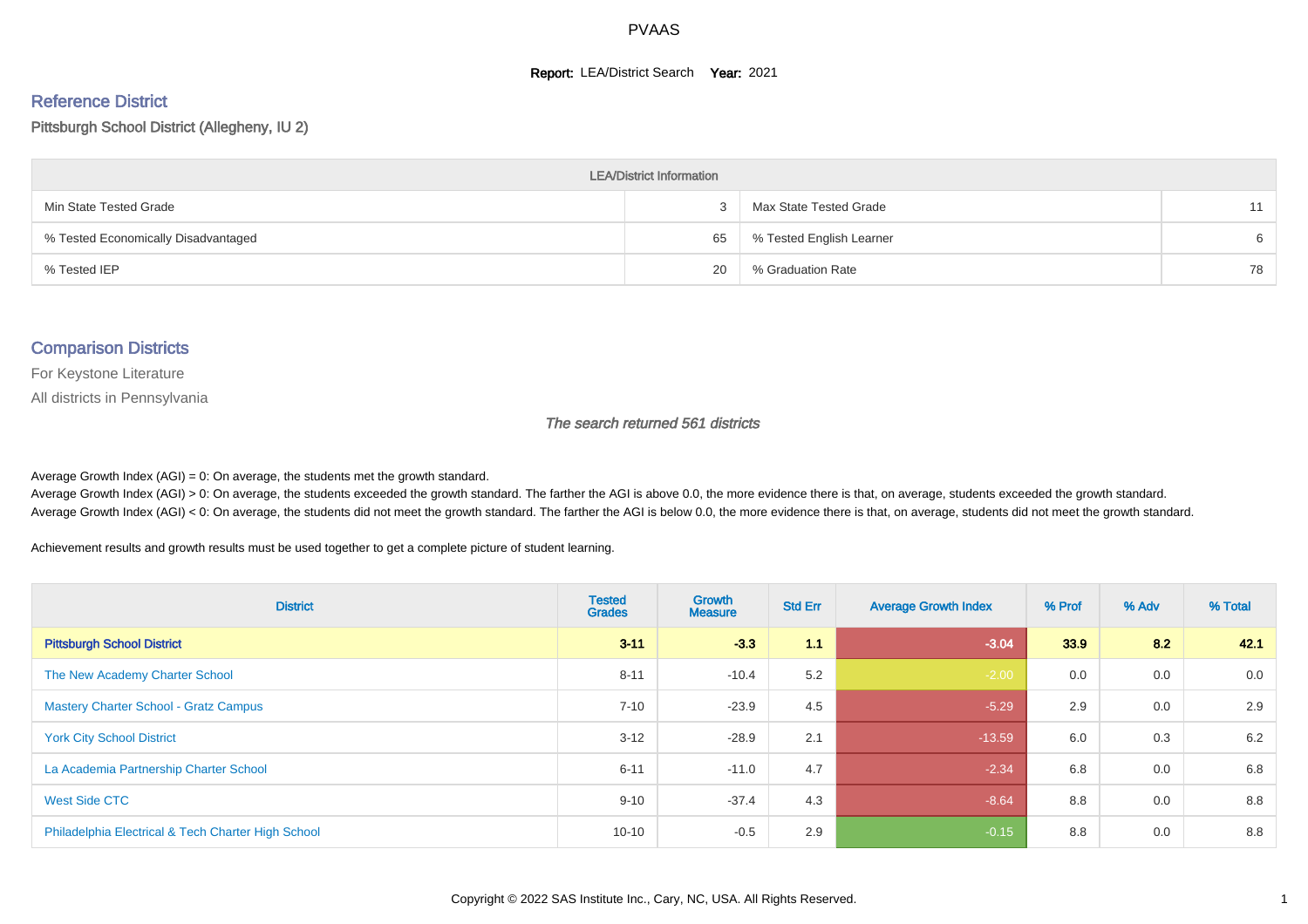| <b>District</b>                                                       | <b>Tested</b><br><b>Grades</b> | <b>Growth</b><br><b>Measure</b> | <b>Std Err</b> | <b>Average Growth Index</b> | % Prof | % Adv   | % Total |
|-----------------------------------------------------------------------|--------------------------------|---------------------------------|----------------|-----------------------------|--------|---------|---------|
| <b>Pittsburgh School District</b>                                     | $3 - 11$                       | $-3.3$                          | 1.1            | $-3.04$                     | 33.9   | 8.2     | 42.1    |
| <b>Esperanza Cyber Charter School</b>                                 | $3 - 11$                       | 7.1                             | 6.1            | 1.16                        | 9.1    | 0.0     | 9.1     |
| <b>Innovative Arts Academy Charter School</b>                         | $6 - 11$                       | $-9.1$                          | 3.7            | $-2.44$                     | 9.5    | 0.0     | 9.5     |
| Aliquippa School District                                             | $3 - 11$                       | $-9.0$                          | 4.2            | $-2.14$                     | 11.0   | $0.0\,$ | 11.0    |
| Propel Charter School - Braddock Hills                                | $3 - 11$                       | $-13.6$                         | 3.6            | $-3.81$                     | 9.7    | 1.6     | 11.3    |
| <b>Clairton City School District</b>                                  | $3 - 11$                       | 3.5                             | 3.7            | 0.95                        | 13.4   | 0.0     | 13.4    |
| <b>Sto-Rox School District</b>                                        | $3 - 10$                       | 6.6                             | 3.7            | 1.80                        | 13.4   | 0.0     | 13.4    |
| People For People Charter School                                      | $3 - 12$                       | 13.3                            | 5.5            | 2.43                        | 13.5   | 0.0     | 13.5    |
| <b>Propel Charter School-Montour</b>                                  | $3 - 10$                       | $-10.7$                         | 3.9            | $-2.71$                     | 13.7   | 0.0     | 13.7    |
| <b>Steelton-Highspire School District</b>                             | $3 - 11$                       | $-11.8$                         | 3.5            | $-3.40$                     | 14.5   | 0.0     | 14.5    |
| <b>Universal Audenried Charter School</b>                             | $9 - 11$                       | $-5.8$                          | 2.4            | $-2.40$                     | 14.6   | 0.0     | 14.6    |
| <b>Chester-Upland School District</b>                                 | $3 - 11$                       | $-0.3$                          | 2.7            | $-0.09$                     | 13.8   | 0.8     | 14.6    |
| <b>Sugar Valley Rural Charter School</b>                              | $3 - 11$                       | $-11.0$                         | 4.5            | $-2.46$                     | 14.9   | 0.0     | 14.9    |
| Preparatory Charter School Of Mathematics, Science, Tech, And Careers | $9 - 10$                       | $-4.0$                          | 2.5            | $-1.59$                     | 15.0   | $0.0\,$ | 15.0    |
| Maritime Academy Charter School                                       | $3 - 10$                       | $-11.4$                         | 3.5            | $-3.29$                     | 15.2   | 0.0     | 15.2    |
| Dr Robert Ketterer Charter School Inc                                 | $6 - 12$                       | 10.1                            | 5.0            | 2.04                        | 14.9   | 0.4     | 15.3    |
| <b>Harrisburg City School District</b>                                | $3 - 11$                       | $-0.4$                          | 2.1            | $-0.19$                     | 15.1   | 0.4     | 15.5    |
| <b>Propel Charter School-Homestead</b>                                | $3 - 11$                       | $-11.7$                         | 4.1            | $-2.84$                     | 15.9   | 0.0     | 15.9    |
| Perseus House Charter School Of Excellence                            | $6 - 11$                       | $-5.2$                          | 3.0            | $-1.72$                     | 16.5   | $0.0\,$ | 16.5    |
| <b>Dauphin County Technical School</b>                                | $9 - 11$                       | $-45.5$                         | 2.6            | $-17.72$                    | 14.4   | 2.5     | 16.9    |
| <b>Lancaster School District</b>                                      | $3 - 12$                       | $-15.8$                         | 1.5            | $-10.90$                    | 14.6   | 2.3     | 16.9    |
| <b>Farrell Area School District</b>                                   | $3 - 11$                       | $-10.4$                         | 4.3            | $-2.41$                     | 19.0   | $0.0\,$ | 19.0    |
| <b>Tech Freire Charter School</b>                                     | $9 - 11$                       | 9.3                             | 2.9            | 3.26                        | 18.0   | 1.1     | 19.1    |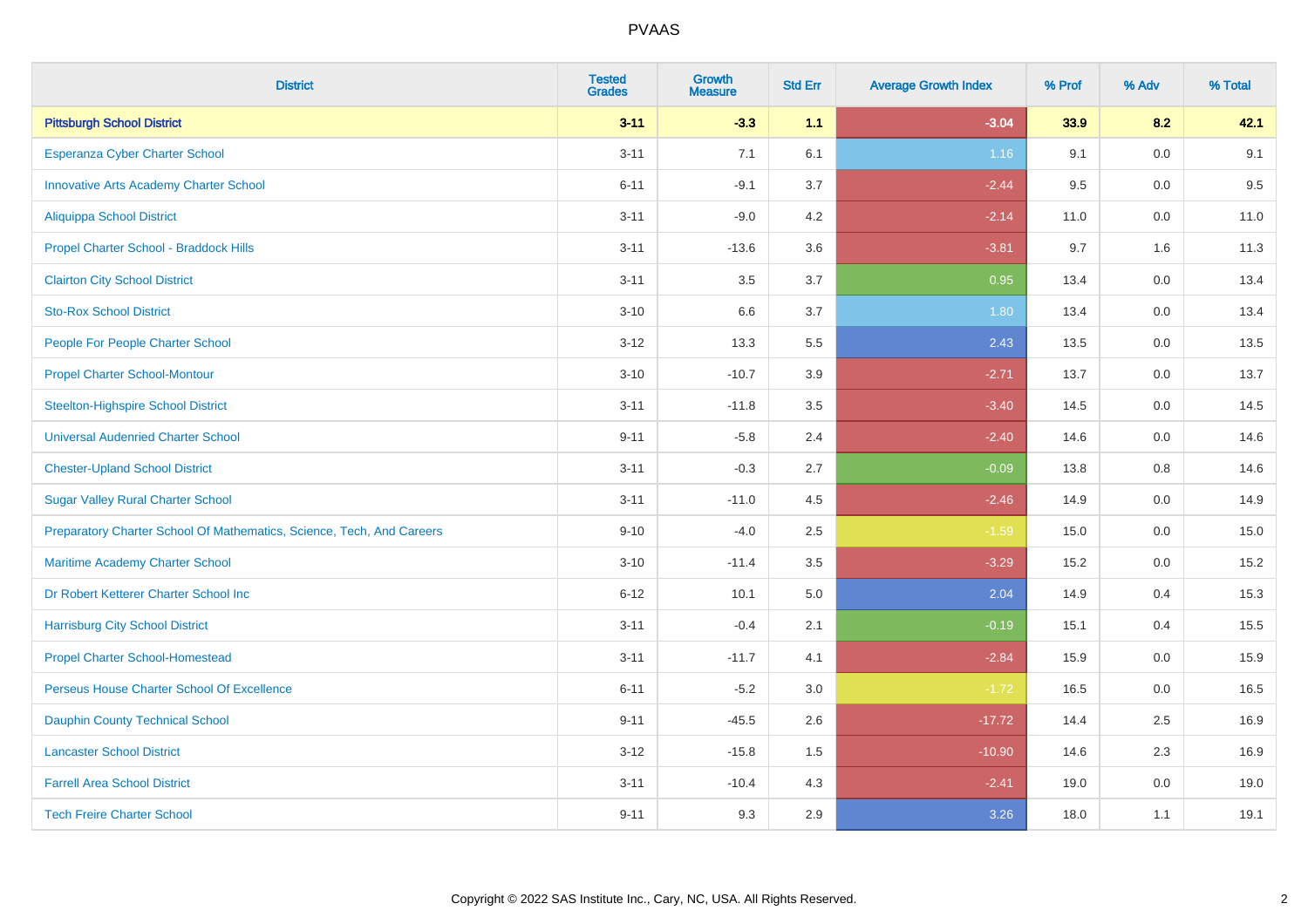| <b>District</b>                                        | <b>Tested</b><br><b>Grades</b> | <b>Growth</b><br><b>Measure</b> | <b>Std Err</b> | <b>Average Growth Index</b> | % Prof | % Adv   | % Total |
|--------------------------------------------------------|--------------------------------|---------------------------------|----------------|-----------------------------|--------|---------|---------|
| <b>Pittsburgh School District</b>                      | $3 - 11$                       | $-3.3$                          | 1.1            | $-3.04$                     | 33.9   | 8.2     | 42.1    |
| <b>Lawrence County CTC</b>                             | $10 - 11$                      | $-21.7$                         | 3.6            | $-6.05$                     | 19.8   | 0.0     | 19.8    |
| <b>Rochester Area School District</b>                  | $3 - 11$                       | $-13.2$                         | 4.6            | $-2.89$                     | 19.5   | 1.3     | 20.8    |
| Multicultural Academy Charter School                   | $9 - 11$                       | 9.5                             | 3.5            | 2.69                        | 22.0   | $0.0\,$ | 22.0    |
| Philipsburg-Osceola Area School District               | $3 - 11$                       | $-24.8$                         | 3.3            | $-7.43$                     | 19.7   | 2.6     | 22.4    |
| <b>Columbia-Montour AVTS</b>                           | $9 - 10$                       | $-12.5$                         | 3.0            | $-4.16$                     | 22.3   | 0.6     | 22.9    |
| Jefferson County-Dubois AVTS                           | $9 - 11$                       | $-16.2$                         | 3.9            | $-4.16$                     | 23.0   | $0.0\,$ | 23.0    |
| <b>Williams Valley School District</b>                 | $3 - 11$                       | $-7.3$                          | 3.4            | $-2.13$                     | 23.2   | 0.0     | 23.2    |
| <b>Chester Charter Scholars Academy Charter School</b> | $3 - 12$                       | 8.4                             | 4.1            | 2.03                        | 23.4   | 0.0     | 23.4    |
| Lincoln Leadership Academy Charter School              | $3 - 12$                       | 14.2                            | 6.4            | 2.22                        | 23.5   | $0.0\,$ | 23.5    |
| <b>Tacony Academy Charter School</b>                   | $3 - 11$                       | $-14.7$                         | 3.0            | $-4.82$                     | 22.4   | 1.8     | 24.1    |
| Mastery Charter School - Shoemaker Campus              | $7 - 10$                       | 4.1                             | 3.0            | 1.34                        | 20.9   | 3.3     | 24.2    |
| Imhotep Institute Charter High School                  | $9 - 11$                       | $-5.3$                          | 5.8            | $-0.92$                     | 25.0   | 0.0     | 25.0    |
| <b>Norristown Area School District</b>                 | $3 - 12$                       | $-12.8$                         | 1.6            | $-7.98$                     | 23.5   | 2.3     | 25.7    |
| <b>Executive Education Academy Charter School</b>      | $3 - 10$                       | $-6.5$                          | 3.1            | $-2.08$                     | 23.7   | 2.2     | 25.8    |
| <b>Greater Johnstown School District</b>               | $3 - 11$                       | $-3.1$                          | 2.6            | $-1.19$                     | 26.1   | 0.0     | 26.1    |
| <b>Lebanon School District</b>                         | $3 - 11$                       | $-1.6$                          | 1.9            | $-0.80$                     | 24.4   | 2.6     | 27.0    |
| <b>Turkeyfoot Valley Area School District</b>          | $3 - 12$                       | $-4.3$                          | 5.6            | $-0.76$                     | 22.0   | 5.1     | 27.1    |
| <b>Reading School District</b>                         | $3 - 11$                       | 10.1                            | 1.4            | 7.25                        | 24.7   | 2.4     | 27.2    |
| Community Academy Of Philadelphia Charter School       | $3 - 11$                       | 5.8                             | 2.7            | 2.12                        | 26.7   | 0.9     | 27.6    |
| Salisbury-Elk Lick School District                     | $3 - 11$                       | $-13.5$                         | 5.9            | $-2.30$                     | 27.8   | 0.0     | 27.8    |
| <b>Shade-Central City School District</b>              | $3 - 11$                       | $-5.9$                          | 4.6            | $-1.28$                     | 27.8   | 0.0     | 27.8    |
| Mastery Charter School - Pickett Campus                | $6 - 10$                       | 5.6                             | 5.7            | 1.00                        | 27.8   | 0.0     | 27.8    |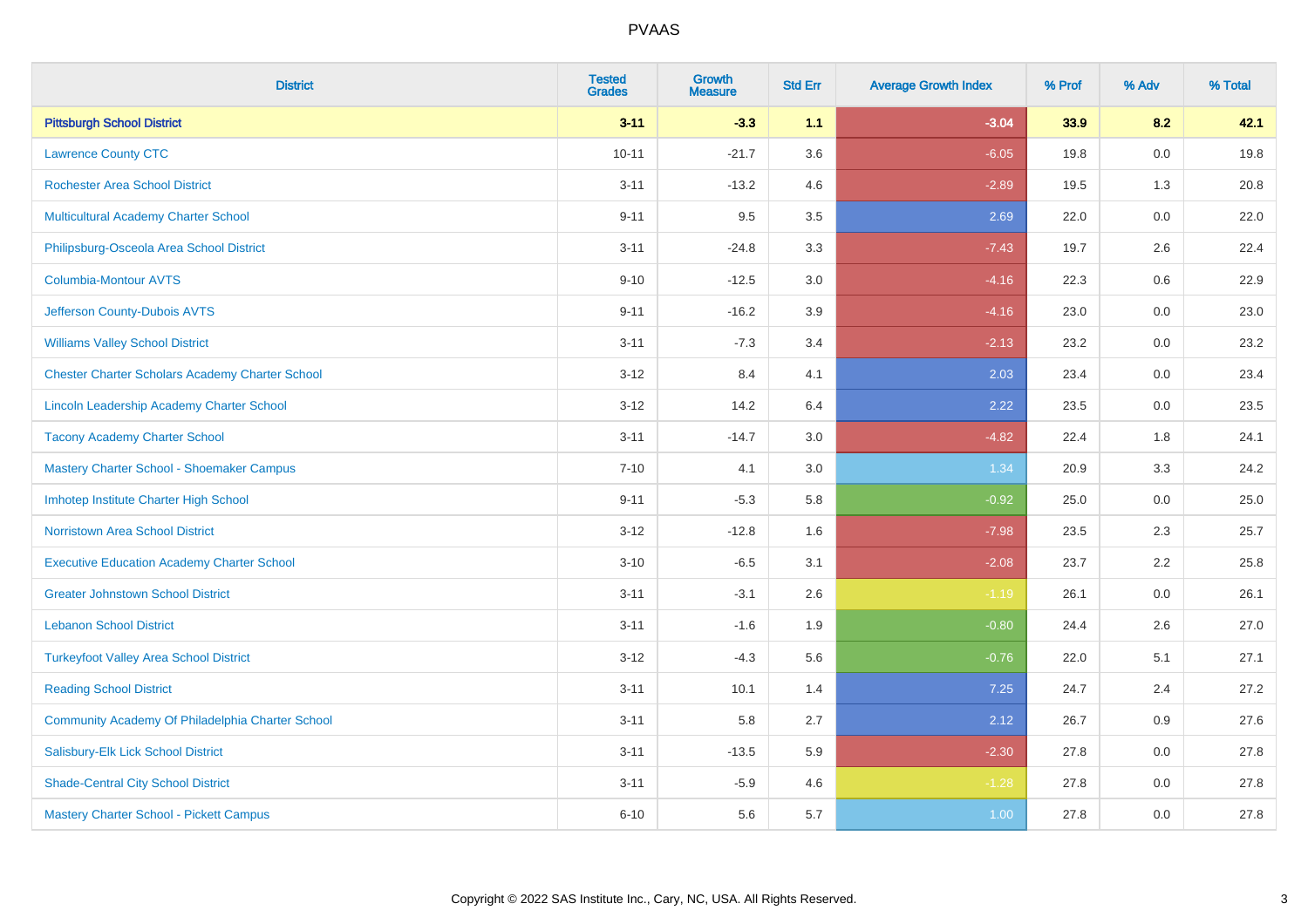| <b>District</b>                                 | <b>Tested</b><br><b>Grades</b> | <b>Growth</b><br><b>Measure</b> | <b>Std Err</b> | <b>Average Growth Index</b> | % Prof | % Adv   | % Total |
|-------------------------------------------------|--------------------------------|---------------------------------|----------------|-----------------------------|--------|---------|---------|
| <b>Pittsburgh School District</b>               | $3 - 11$                       | $-3.3$                          | 1.1            | $-3.04$                     | 33.9   | 8.2     | 42.1    |
| <b>Mahanoy Area School District</b>             | $3 - 10$                       | $-9.0$                          | 3.6            | $-2.49$                     | 26.2   | 1.6     | 27.9    |
| <b>Allentown City School District</b>           | $3 - 12$                       | 5.3                             | 1.4            | 3.88                        | 25.3   | 2.7     | 28.0    |
| <b>Keystone Education Center Charter School</b> | $3-12$                         | $-12.9$                         | 5.9            | $-2.19$                     | 28.0   | 0.0     | 28.0    |
| <b>Williamsburg Community School District</b>   | $3 - 11$                       | $-14.3$                         | 4.1            | $-3.48$                     | 28.3   | 0.0     | 28.3    |
| <b>Erie City School District</b>                | $3 - 12$                       | $-14.5$                         | 1.6            | $-9.26$                     | 25.4   | 3.0     | 28.4    |
| <b>Mastery Charter School - Thomas Campus</b>   | $3 - 10$                       | 2.1                             | 6.2            | 0.33                        | 28.6   | 0.0     | 28.6    |
| Urban Pathways 6-12 Charter School              | $6 - 11$                       | 4.8                             | 6.4            | 0.75                        | 28.6   | 0.0     | 28.6    |
| <b>Gillingham Charter School</b>                | $3 - 11$                       | $-4.4$                          | 5.6            | $-0.77$                     | 20.8   | 8.3     | 29.2    |
| <b>Pottstown School District</b>                | $3 - 12$                       | $-4.0$                          | 2.4            | $-1.68$                     | 29.8   | 1.2     | 31.0    |
| Northern Lebanon School District                | $3 - 11$                       | 0.4                             | 2.5            | 0.15                        | 28.0   | 3.0     | 31.0    |
| <b>Columbia Borough School District</b>         | $3-12$                         | $-3.1$                          | 3.5            | $-0.89$                     | 29.5   | 1.9     | 31.4    |
| <b>MaST Community Charter School II</b>         | $3 - 10$                       | 4.4                             | 3.2            | 1.37                        | 28.4   | 3.4     | 31.8    |
| <b>KIPP Dubois Charter School</b>               | $9 - 10$                       | 4.7                             | 3.3            | 1.40                        | 31.0   | 1.4     | 32.4    |
| <b>Roberto Clemente Charter School</b>          | $3-12$                         | 2.2                             | 4.9            | 0.45                        | 27.5   | $5.0\,$ | 32.5    |
| <b>Washington School District</b>               | $3 - 11$                       | $-4.9$                          | 2.8            | $-1.76$                     | 30.1   | 2.4     | 32.5    |
| Morrisville Borough School District             | $3 - 11$                       | 4.8                             | 4.3            | $1.10$                      | 30.2   | 2.3     | 32.6    |
| Penns Manor Area School District                | $3 - 12$                       | $-17.0$                         | 3.7            | $-4.52$                     | 29.7   | 3.1     | 32.8    |
| Esperanza Academy Charter School                | $4 - 11$                       | 4.0                             | 2.5            | 1.61                        | 32.4   | 0.7     | 33.1    |
| Hope For Hyndman Charter School                 | $3 - 11$                       | $-2.0$                          | 6.1            | $-0.32$                     | 33.3   | 0.0     | 33.3    |
| <b>Shenandoah Valley School District</b>        | $3 - 11$                       | 9.7                             | 3.9            | 2.49                        | 28.3   | 5.0     | 33.3    |
| <b>Penn Hills School District</b>               | $3 - 11$                       | $-7.6$                          | 2.6            | $-2.94$                     | 33.1   | 0.7     | 33.8    |
| <b>Blacklick Valley School District</b>         | $3 - 11$                       | 8.0                             | 4.3            | 1.85                        | 34.1   | 0.0     | 34.1    |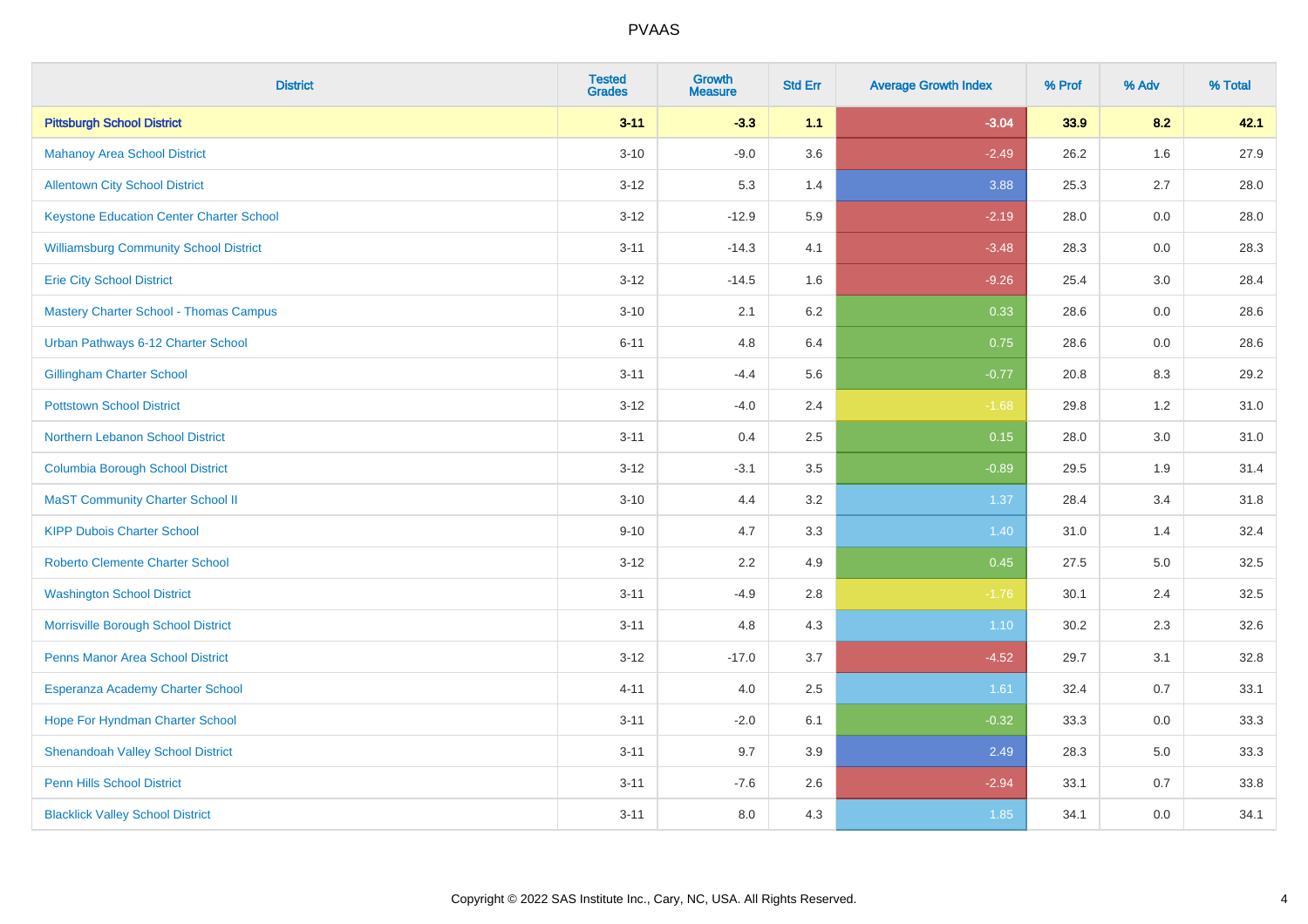| <b>District</b>                                | <b>Tested</b><br><b>Grades</b> | <b>Growth</b><br><b>Measure</b> | <b>Std Err</b> | <b>Average Growth Index</b> | % Prof | % Adv | % Total |
|------------------------------------------------|--------------------------------|---------------------------------|----------------|-----------------------------|--------|-------|---------|
| <b>Pittsburgh School District</b>              | $3 - 11$                       | $-3.3$                          | 1.1            | $-3.04$                     | 33.9   | 8.2   | 42.1    |
| <b>Bristol Township School District</b>        | $3 - 11$                       | $-13.9$                         | 2.0            | $-7.05$                     | 31.0   | 3.7   | 34.7    |
| <b>Marion Center Area School District</b>      | $3 - 10$                       | $-12.0$                         | 3.1            | $-3.87$                     | 33.7   | 1.1   | 34.8    |
| Southern Huntingdon County School District     | $3 - 11$                       | $-12.9$                         | 3.2            | $-3.98$                     | 32.5   | 2.5   | 35.0    |
| <b>Woodland Hills School District</b>          | $3 - 12$                       | 3.2                             | 2.6            | 1.22                        | 31.4   | 3.6   | 35.0    |
| <b>Achievement House Charter School</b>        | $7 - 11$                       | $-0.7$                          | 4.0            | $-0.17$                     | 32.5   | 2.6   | 35.1    |
| <b>Cornell School District</b>                 | $3 - 11$                       | $-1.6$                          | 5.0            | $-0.32$                     | 33.8   | 1.5   | 35.4    |
| <b>Mckeesport Area School District</b>         | $3 - 12$                       | 9.0                             | 2.4            | 3.72                        | 31.0   | 4.5   | 35.5    |
| <b>Mount Union Area School District</b>        | $3 - 10$                       | $-6.1$                          | 3.1            | $-1.97$                     | 32.2   | 3.4   | 35.6    |
| <b>Carbon Career &amp; Technical Institute</b> | $9 - 11$                       | $-5.7$                          | 3.6            | $-1.59$                     | 34.5   | 1.2   | 35.7    |
| <b>Redbank Valley School District</b>          | $3 - 11$                       | $-9.5$                          | 3.4            | $-2.77$                     | 31.5   | 4.9   | 36.4    |
| <b>Carmichaels Area School District</b>        | $3 - 10$                       | $-9.3$                          | 3.3            | $-2.81$                     | 35.1   | 1.4   | 36.5    |
| <b>Bethlehem-Center School District</b>        | $3 - 10$                       | 8.1                             | 3.3            | 2.46                        | 35.1   | 1.4   | 36.5    |
| <b>New Castle Area School District</b>         | $3 - 12$                       | $-6.4$                          | 2.4            | $-2.66$                     | 32.5   | 4.3   | 36.8    |
| <b>Muhlenberg School District</b>              | $3 - 10$                       | 4.0                             | 1.9            | 2.10                        | 34.2   | 2.6   | 36.8    |
| Northern Lehigh School District                | $3 - 12$                       | $-10.4$                         | 2.7            | $-3.82$                     | 28.0   | 9.3   | 37.3    |
| <b>Northeast Bradford School District</b>      | $3 - 10$                       | $-3.1$                          | 4.0            | $-0.78$                     | 33.9   | 3.4   | 37.3    |
| <b>Northern Potter School District</b>         | $3 - 12$                       | $-13.1$                         | 4.6            | $-2.84$                     | 37.5   | 0.0   | 37.5    |
| <b>Port Allegany School District</b>           | $3 - 11$                       | 4.4                             | 3.6            | 1.21                        | 28.1   | 9.4   | 37.5    |
| <b>West Middlesex Area School District</b>     | $3 - 10$                       | $-8.4$                          | 3.8            | $-2.21$                     | 34.9   | 2.8   | 37.6    |
| <b>Big Beaver Falls Area School District</b>   | $3 - 11$                       | $-3.9$                          | 3.3            | $-1.18$                     | 34.1   | 3.5   | 37.6    |
| <b>Forest Area School District</b>             | $3 - 11$                       | $-4.4$                          | 5.4            | $-0.81$                     | 36.2   | 2.1   | 38.3    |
| <b>William Penn School District</b>            | $3 - 12$                       | 8.3                             | 2.1            | 3.99                        | 35.6   | 3.0   | 38.7    |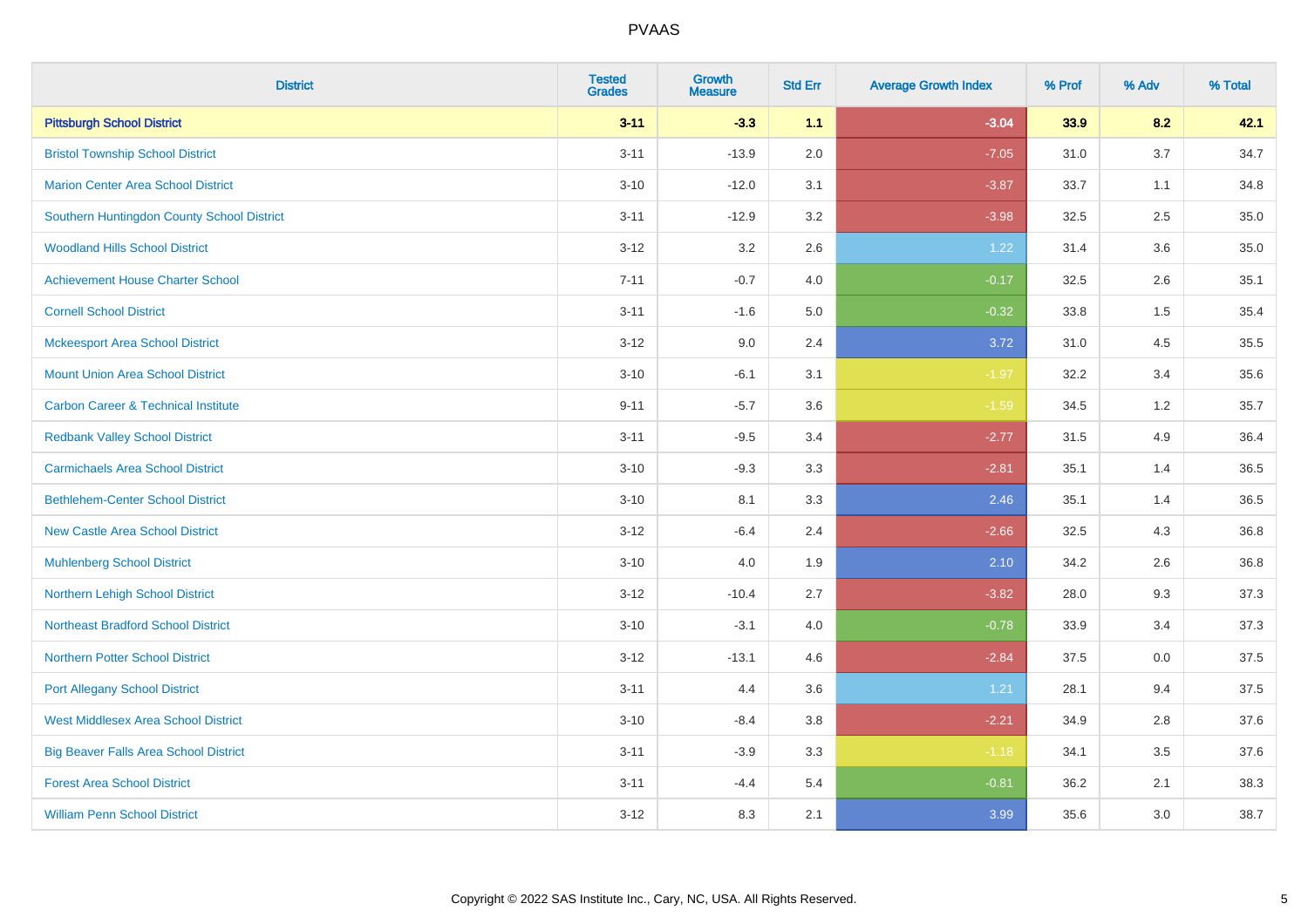| <b>District</b>                                   | <b>Tested</b><br><b>Grades</b> | <b>Growth</b><br><b>Measure</b> | <b>Std Err</b> | <b>Average Growth Index</b> | % Prof | % Adv | % Total |
|---------------------------------------------------|--------------------------------|---------------------------------|----------------|-----------------------------|--------|-------|---------|
| <b>Pittsburgh School District</b>                 | $3 - 11$                       | $-3.3$                          | 1.1            | $-3.04$                     | 33.9   | 8.2   | 42.1    |
| <b>Frazier School District</b>                    | $3 - 11$                       | $-17.2$                         | 3.7            | $-4.70$                     | 37.1   | 1.6   | 38.7    |
| <b>Austin Area School District</b>                | $3 - 11$                       | $-5.7$                          | 6.4            | $-0.90$                     | 33.3   | 5.6   | 38.9    |
| <b>Smethport Area School District</b>             | $3 - 12$                       | 0.6                             | 3.9            | 0.15                        | 37.0   | 1.8   | 38.9    |
| <b>Bucks County Technical High School</b>         | $9 - 10$                       | $-12.0$                         | 2.5            | $-4.84$                     | 35.9   | 3.2   | 39.2    |
| <b>Tulpehocken Area School District</b>           | $3 - 12$                       | $-13.7$                         | 2.8            | $-4.81$                     | 36.7   | 2.8   | 39.4    |
| <b>Shikellamy School District</b>                 | $3 - 10$                       | $-22.3$                         | 2.5            | $-8.92$                     | 33.3   | 6.1   | 39.5    |
| <b>Union School District</b>                      | $3 - 12$                       | 2.3                             | 4.2            | 0.54                        | 32.6   | 7.0   | 39.5    |
| Lackawanna Trail School District                  | $3 - 10$                       | $-21.7$                         | 3.5            | $-6.20$                     | 38.5   | 1.5   | 40.0    |
| <b>Ferndale Area School District</b>              | $3 - 10$                       | $-5.8$                          | 4.3            | $-1.33$                     | 40.0   | 0.0   | 40.0    |
| <b>Mastery Charter High School-Lenfest Campus</b> | $7 - 11$                       | 2.5                             | 5.7            | 0.43                        | 40.0   | 0.0   | 40.0    |
| <b>Tussey Mountain School District</b>            | $3 - 12$                       | 1.5                             | 3.7            | 0.40                        | 38.6   | 1.8   | 40.4    |
| <b>Brownsville Area School District</b>           | $3 - 12$                       | $-7.2$                          | 3.9            | $-1.83$                     | 34.4   | 6.1   | 40.5    |
| South Allegheny School District                   | $3 - 11$                       | $-8.8$                          | 3.2            | $-2.70$                     | 40.5   | 0.0   | 40.5    |
| <b>Coatesville Area School District</b>           | $3 - 11$                       | $-4.4$                          | 1.7            | $-2.62$                     | 36.3   | 4.2   | 40.5    |
| Jim Thorpe Area School District                   | $3 - 11$                       | $-5.8$                          | 2.7            | $-2.19$                     | 33.3   | 7.4   | 40.7    |
| <b>Wilkes-Barre Area School District</b>          | $3 - 11$                       | 0.1                             | 3.2            | 0.02                        | 35.5   | 5.4   | 40.9    |
| <b>Bristol Borough School District</b>            | $3 - 12$                       | $-4.3$                          | 3.4            | $-1.27$                     | 39.7   | 1.3   | 41.0    |
| <b>Dunmore School District</b>                    | $3 - 11$                       | $-7.7$                          | 2.9            | $-2.62$                     | 34.0   | 7.2   | 41.2    |
| <b>Shamokin Area School District</b>              | $3 - 11$                       | $-7.7$                          | 4.8            | $-1.60$                     | 38.1   | 3.2   | 41.3    |
| <b>Tri-Valley School District</b>                 | $3 - 10$                       | $-6.4$                          | 4.1            | $-1.57$                     | 37.0   | 4.4   | 41.3    |
| <b>Juniata County School District</b>             | $3 - 12$                       | $-4.9$                          | 2.1            | $-2.26$                     | 38.5   | 2.9   | 41.4    |
| Susquehanna Township School District              | $3 - 12$                       | $-5.8$                          | 2.7            | $-2.17$                     | 36.0   | 5.6   | 41.6    |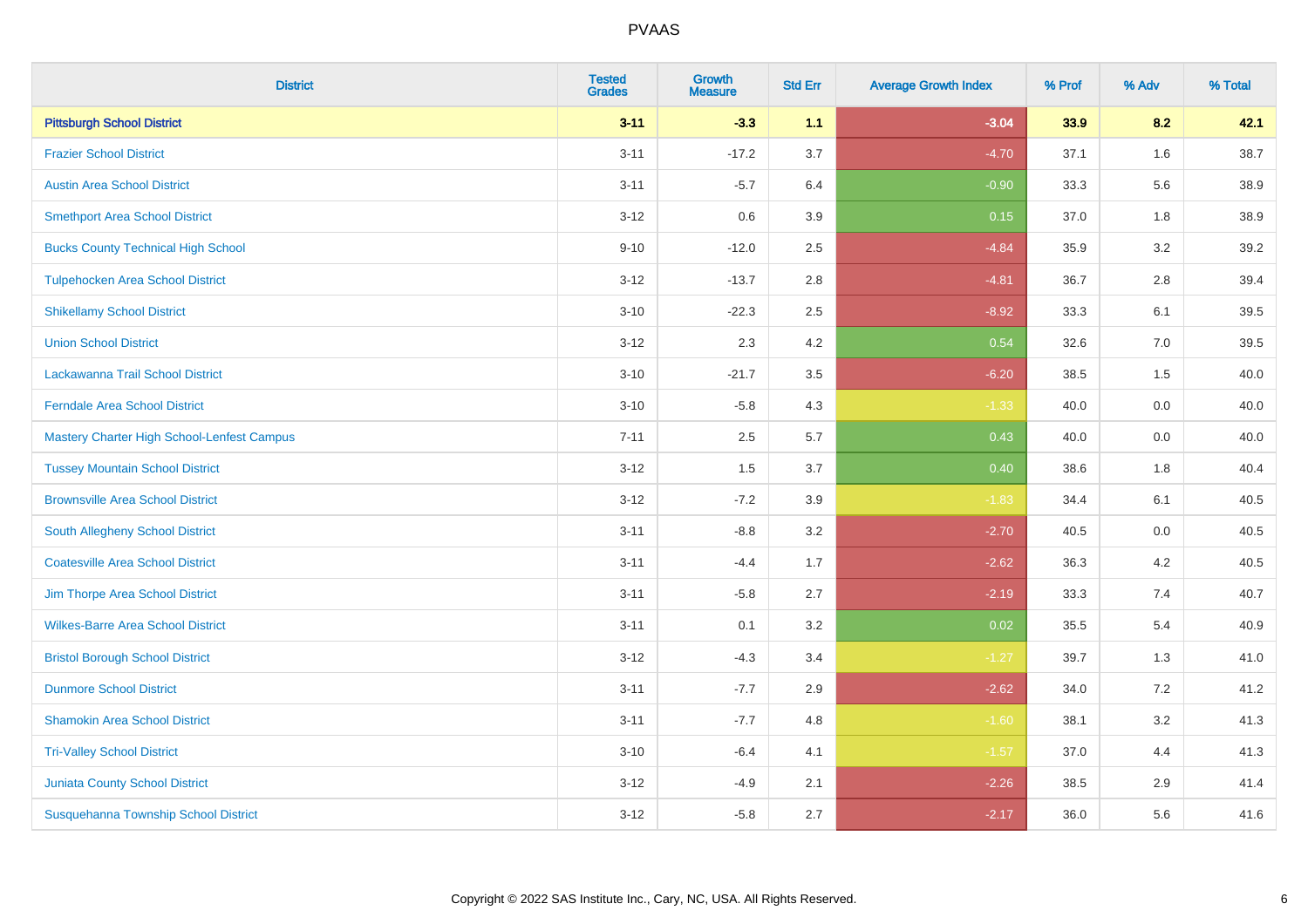| <b>District</b>                                         | <b>Tested</b><br><b>Grades</b> | <b>Growth</b><br><b>Measure</b> | <b>Std Err</b> | <b>Average Growth Index</b> | % Prof | % Adv | % Total |
|---------------------------------------------------------|--------------------------------|---------------------------------|----------------|-----------------------------|--------|-------|---------|
| <b>Pittsburgh School District</b>                       | $3 - 11$                       | $-3.3$                          | 1.1            | $-3.04$                     | 33.9   | 8.2   | 42.1    |
| <b>East Allegheny School District</b>                   | $3 - 11$                       | $-6.3$                          | 3.3            | $-1.87$                     | 31.9   | 9.7   | 41.7    |
| <b>Northwest Area School District</b>                   | $3 - 10$                       | $-10.0$                         | 3.8            | $-2.59$                     | 34.6   | 7.3   | 41.8    |
| <b>Antietam School District</b>                         | $3 - 10$                       | $-4.3$                          | $3.8\,$        | $-1.13$                     | 36.4   | $5.4$ | 41.8    |
| <b>Pittsburgh School District</b>                       | $3 - 11$                       | $-3.3$                          | 1.1            | $-3.04$                     | 33.9   | 8.2   | 42.1    |
| <b>Upper Dauphin Area School District</b>               | $3 - 11$                       | $-6.3$                          | 3.2            | $-1.98$                     | 37.4   | 4.8   | 42.2    |
| <b>Warren County School District</b>                    | $3 - 11$                       | $-0.1$                          | 1.8            | $-0.06$                     | 37.2   | 5.3   | 42.6    |
| <b>Minersville Area School District</b>                 | $3 - 11$                       | $-14.4$                         | 3.7            | $-3.90$                     | 39.3   | 3.3   | 42.6    |
| <b>Annville-Cleona School District</b>                  | $3 - 12$                       | $-12.1$                         | 2.7            | $-4.46$                     | 34.9   | 7.8   | 42.6    |
| Center For Student Learning Charter School At Pennsbury | $6 - 12$                       | $-2.9$                          | 6.1            | $-0.47$                     | 42.9   | 0.0   | 42.9    |
| <b>Canton Area School District</b>                      | $3 - 11$                       | $-5.5$                          | 3.2            | $-1.75$                     | 40.7   | 2.3   | 43.0    |
| <b>Wallenpaupack Area School District</b>               | $3 - 11$                       | $-7.1$                          | 2.3            | $-3.09$                     | 40.8   | 2.4   | 43.1    |
| <b>Easton Area School District</b>                      | $3 - 12$                       | $-4.1$                          | 1.4            | $-2.91$                     | 39.9   | 4.0   | 43.9    |
| <b>West Greene School District</b>                      | $3 - 11$                       | $-4.5$                          | 4.3            | $-1.04$                     | 36.6   | $7.3$ | 43.9    |
| <b>Forest City Regional School District</b>             | $3 - 12$                       | $-6.0$                          | 3.0            | $-1.96$                     | 44.1   | 0.0   | 44.1    |
| <b>Blairsville-Saltsburg School District</b>            | $3 - 11$                       | $-8.0$                          | 3.0            | $-2.68$                     | 37.3   | 7.0   | 44.3    |
| Catasauqua Area School District                         | $3 - 12$                       | $-12.1$                         | 3.0            | $-4.00$                     | 36.8   | 7.6   | 44.3    |
| New Kensington-Arnold School District                   | $3 - 11$                       | $-0.4$                          | 3.8            | $-0.10$                     | 40.7   | 3.7   | 44.4    |
| <b>Corry Area School District</b>                       | $3 - 11$                       | $-5.3$                          | 2.6            | $-2.03$                     | 38.5   | 6.0   | 44.5    |
| <b>York Co School Of Technology</b>                     | $9 - 12$                       | $-3.8$                          | 1.7            | $-2.22$                     | 39.1   | 5.6   | 44.7    |
| Southern Fulton School District                         | $3 - 11$                       | $-23.7$                         | 4.4            | $-5.37$                     | 34.2   | 10.5  | 44.7    |
| Pennsylvania Distance Learning Charter School           | $3 - 12$                       | 9.3                             | 4.2            | 2.22                        | 42.2   | 3.1   | 45.3    |
| Philadelphia City School District                       | $3 - 12$                       | 7.5                             | 0.6            | 12.64                       | 38.4   | 7.0   | 45.4    |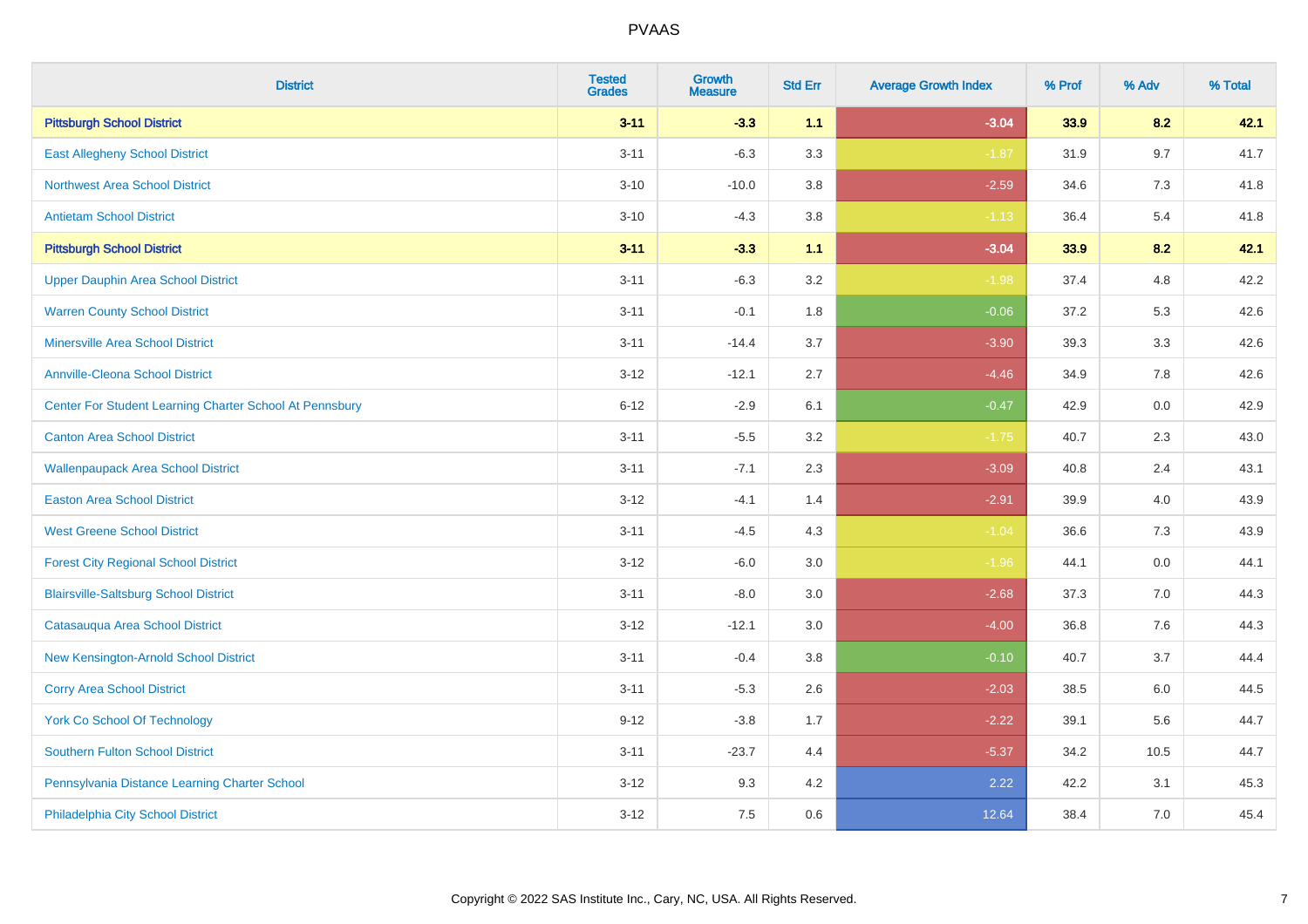| <b>District</b>                          | <b>Tested</b><br><b>Grades</b> | Growth<br><b>Measure</b> | <b>Std Err</b> | <b>Average Growth Index</b> | % Prof | % Adv   | % Total |
|------------------------------------------|--------------------------------|--------------------------|----------------|-----------------------------|--------|---------|---------|
| <b>Pittsburgh School District</b>        | $3 - 11$                       | $-3.3$                   | 1.1            | $-3.04$                     | 33.9   | 8.2     | 42.1    |
| <b>Northwestern School District</b>      | $3 - 11$                       | $-24.9$                  | 3.5            | $-7.13$                     | 42.6   | 2.9     | 45.6    |
| <b>Galeton Area School District</b>      | $3 - 11$                       | 2.2                      | 5.3            | 0.42                        | 41.3   | 4.4     | 45.6    |
| <b>Monessen City School District</b>     | $3 - 10$                       | 8.3                      | 4.5            | 1.85                        | 42.9   | $2.9\,$ | 45.7    |
| <b>Muncy School District</b>             | $3 - 11$                       | $-8.1$                   | 3.7            | $-2.21$                     | 42.0   | 3.8     | 45.8    |
| <b>Conneaut School District</b>          | $3-12$                         | $-7.5$                   | 2.6            | $-2.91$                     | 38.4   | 7.4     | 45.8    |
| <b>Towanda Area School District</b>      | $3 - 11$                       | 4.0                      | 2.8            | 1.44                        | 39.4   | $6.6\,$ | 46.0    |
| <b>Union City Area School District</b>   | $3 - 12$                       | $-10.2$                  | 3.6            | $-2.87$                     | 42.9   | 3.2     | 46.0    |
| <b>Collegium Charter School</b>          | $3 - 10$                       | 5.9                      | 2.5            | 2.33                        | 38.1   | 7.9     | 46.0    |
| <b>Solanco School District</b>           | $3 - 11$                       | $-11.0$                  | 2.0            | $-5.55$                     | 41.6   | 4.5     | 46.1    |
| <b>Clearfield Area School District</b>   | $3 - 10$                       | $-9.4$                   | 2.6            | $-3.56$                     | 43.0   | 3.1     | 46.1    |
| Mifflinburg Area School District         | $3 - 11$                       | $-15.8$                  | 2.5            | $-6.30$                     | 42.4   | 4.0     | 46.4    |
| <b>Tamaqua Area School District</b>      | $3-12$                         | $-8.2$                   | 2.5            | $-3.24$                     | 44.5   | 1.9     | 46.4    |
| <b>Curwensville Area School District</b> | $3 - 11$                       | $-27.9$                  | 4.1            | $-6.72$                     | 42.5   | 4.1     | 46.6    |
| <b>Harmony Area School District</b>      | $3 - 10$                       | 4.5                      | 6.3            | 0.72                        | 33.3   | 13.3    | 46.7    |
| <b>Fannett-Metal School District</b>     | $3 - 11$                       | $-3.4$                   | 5.1            | $-0.67$                     | 38.7   | 8.1     | 46.8    |
| North Schuylkill School District         | $3 - 11$                       | $-1.0$                   | 2.4            | $-0.42$                     | 41.8   | 5.1     | 46.8    |
| <b>Reach Cyber Charter School</b>        | $3 - 11$                       | 8.1                      | 4.7            | 1.72                        | 42.4   | 4.6     | 47.0    |
| Huntingdon Area School District          | $3 - 11$                       | $-2.0$                   | 2.7            | $-0.72$                     | 36.8   | 10.3    | 47.0    |
| <b>Bensalem Township School District</b> | $3 - 11$                       | 1.6                      | 1.6            | 0.98                        | 38.8   | 8.3     | 47.1    |
| <b>Mount Carmel Area School District</b> | $3 - 11$                       | $-0.6$                   | 3.1            | $-0.18$                     | 45.3   | 2.1     | 47.4    |
| <b>Big Spring School District</b>        | $3 - 11$                       | $-9.8$                   | 2.4            | $-4.00$                     | 38.6   | 8.9     | 47.5    |
| <b>Berwick Area School District</b>      | $3 - 11$                       | $-9.3$                   | 2.6            | $-3.59$                     | 42.1   | 5.5     | 47.6    |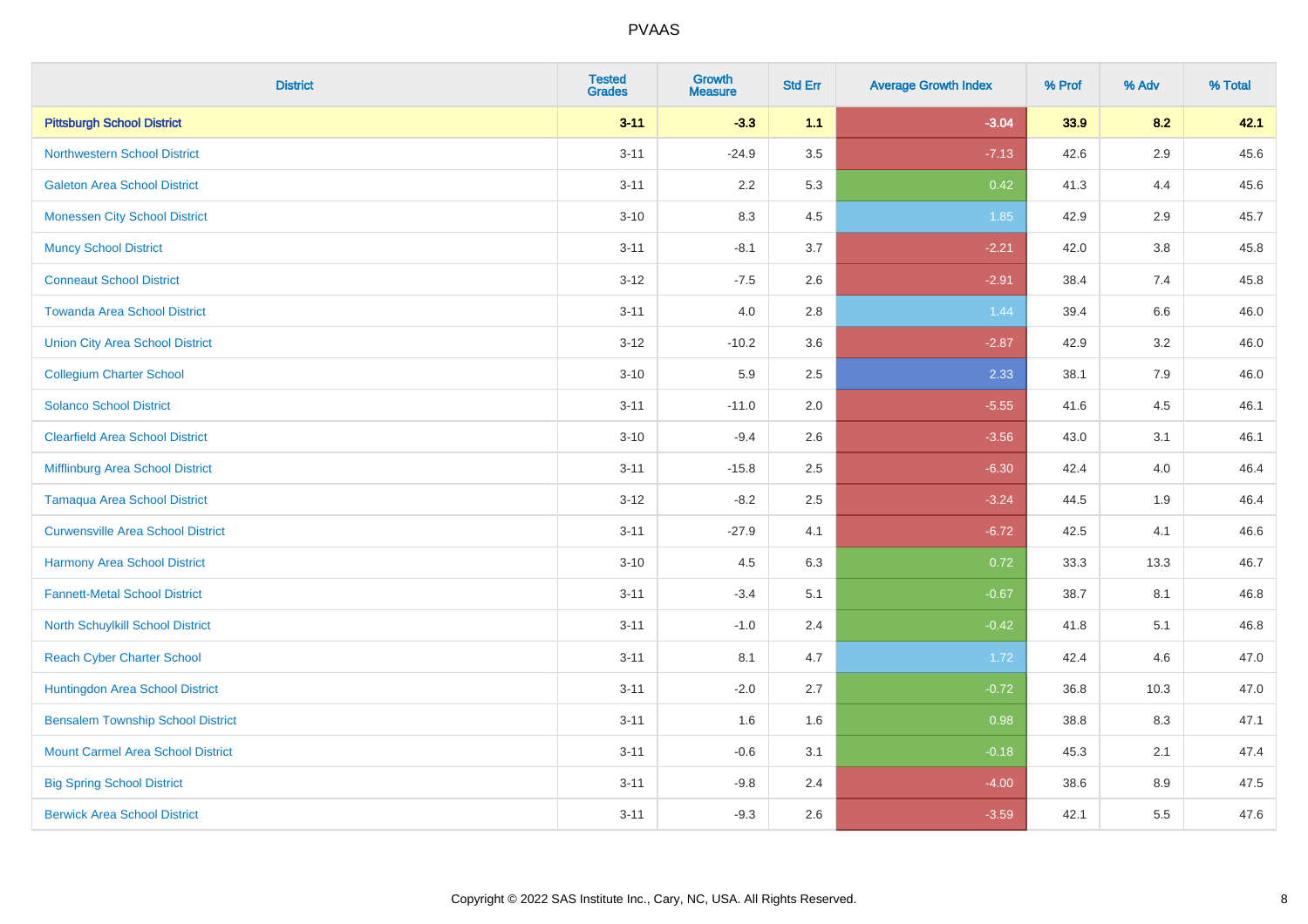| <b>District</b>                         | <b>Tested</b><br><b>Grades</b> | Growth<br><b>Measure</b> | <b>Std Err</b> | <b>Average Growth Index</b> | % Prof | % Adv   | % Total |
|-----------------------------------------|--------------------------------|--------------------------|----------------|-----------------------------|--------|---------|---------|
| <b>Pittsburgh School District</b>       | $3 - 11$                       | $-3.3$                   | 1.1            | $-3.04$                     | 33.9   | 8.2     | 42.1    |
| <b>Pittston Area School District</b>    | $3 - 11$                       | $-10.1$                  | 5.6            | $-1.80$                     | 38.1   | 9.5     | 47.6    |
| <b>Blue Ridge School District</b>       | $3 - 11$                       | $-0.5$                   | 3.6            | $-0.12$                     | 44.6   | 3.1     | 47.7    |
| Juniata Valley School District          | $3 - 11$                       | $-3.9$                   | 3.5            | $-1.10$                     | 44.4   | 3.5     | 47.8    |
| <b>Freedom Area School District</b>     | $3 - 11$                       | $-7.1$                   | 3.0            | $-2.37$                     | 43.8   | 4.2     | 47.9    |
| Jefferson-Morgan School District        | $3 - 10$                       | $-9.9$                   | 4.2            | $-2.35$                     | 43.8   | 4.2     | 47.9    |
| <b>Titusville Area School District</b>  | $3 - 11$                       | $-13.2$                  | 2.6            | $-4.99$                     | 43.2   | 4.8     | 48.0    |
| <b>Highlands School District</b>        | $3 - 11$                       | $-7.4$                   | 2.7            | $-2.76$                     | 44.4   | 3.7     | 48.2    |
| <b>Purchase Line School District</b>    | $3 - 12$                       | 1.7                      | 3.5            | 0.47                        | 43.1   | 5.4     | 48.5    |
| <b>Moshannon Valley School District</b> | $3 - 10$                       | $-7.0$                   | 3.4            | $-2.01$                     | 48.5   | 0.0     | 48.5    |
| <b>Hanover Area School District</b>     | $3 - 11$                       | 2.2                      | 4.6            | 0.48                        | 42.9   | 5.7     | 48.6    |
| <b>Benton Area School District</b>      | $3 - 10$                       | $-9.7$                   | 4.5            | $-2.18$                     | 43.2   | 5.4     | 48.6    |
| <b>City CHS</b>                         | $10 - 11$                      | 13.6                     | 2.7            | 5.12                        | 45.8   | 3.0     | 48.8    |
| <b>Pequea Valley School District</b>    | $3 - 11$                       | $-5.8$                   | 3.2            | $-1.80$                     | 39.8   | 9.1     | 48.9    |
| <b>Troy Area School District</b>        | $3 - 10$                       | $-4.3$                   | 3.4            | $-1.26$                     | 43.2   | 5.7     | 48.9    |
| <b>Warrior Run School District</b>      | $3 - 11$                       | 4.6                      | 3.0            | 1.51                        | 40.9   | 8.1     | 49.0    |
| <b>Bangor Area School District</b>      | $3 - 12$                       | $-0.9$                   | 2.0            | $-0.43$                     | 44.3   | 4.7     | 49.0    |
| <b>West Branch Area School District</b> | $3 - 11$                       | 0.2                      | 3.8            | 0.05                        | 47.2   | 1.9     | 49.1    |
| <b>Scranton School District</b>         | $3 - 12$                       | $-2.9$                   | 2.4            | $-1.22$                     | 45.6   | 3.6     | 49.1    |
| <b>Oxford Area School District</b>      | $3 - 11$                       | $-4.3$                   | 1.9            | $-2.26$                     | 41.3   | 8.0     | 49.3    |
| <b>Keystone Central School District</b> | $3 - 11$                       | $-5.1$                   | 2.0            | $-2.46$                     | 44.7   | 4.6     | 49.4    |
| <b>Kane Area School District</b>        | $3 - 10$                       | $-3.7$                   | 3.2            | $-1.17$                     | 39.5   | $9.9\,$ | 49.4    |
| <b>Agora Cyber Charter School</b>       | $3 - 11$                       | 5.8                      | 2.6            | 2.28                        | 42.8   | 6.6     | 49.4    |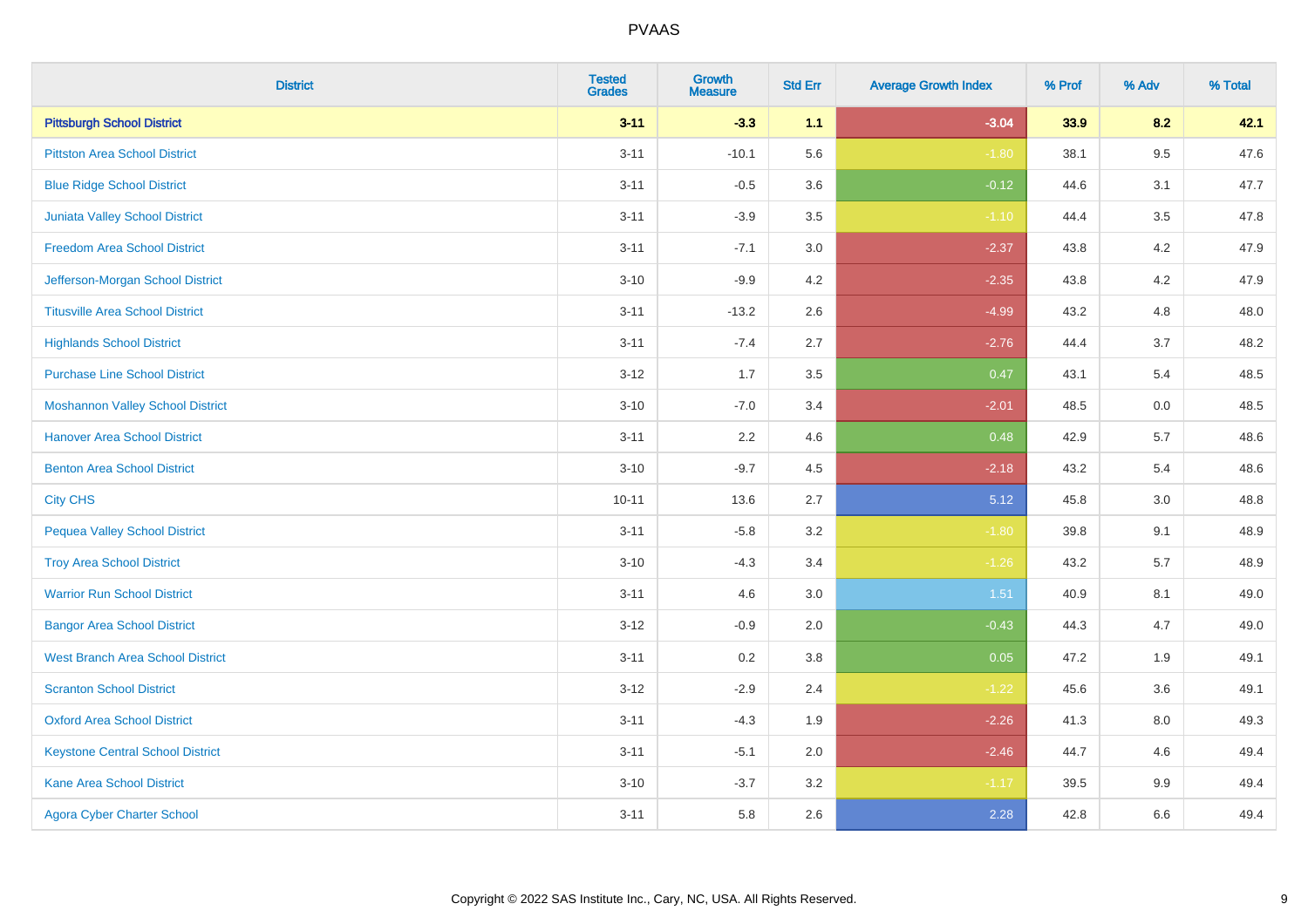| <b>District</b>                                | <b>Tested</b><br><b>Grades</b> | <b>Growth</b><br><b>Measure</b> | <b>Std Err</b> | <b>Average Growth Index</b> | % Prof | % Adv | % Total  |
|------------------------------------------------|--------------------------------|---------------------------------|----------------|-----------------------------|--------|-------|----------|
| <b>Pittsburgh School District</b>              | $3 - 11$                       | $-3.3$                          | 1.1            | $-3.04$                     | 33.9   | 8.2   | 42.1     |
| <b>Ringgold School District</b>                | $3 - 11$                       | $-14.7$                         | 2.4            | $-6.04$                     | 41.5   | 7.9   | 49.4     |
| <b>Elk Lake School District</b>                | $3 - 11$                       | $-4.0$                          | 3.3            | $-1.23$                     | 46.2   | 3.3   | 49.4     |
| <b>Westmont Hilltop School District</b>        | $3 - 11$                       | $-4.0$                          | 2.8            | $-1.40$                     | 36.3   | 13.3  | 49.6     |
| <b>Governor Mifflin School District</b>        | $3 - 11$                       | 4.1                             | 1.8            | 2.33                        | 42.5   | 7.2   | 49.7     |
| <b>New Foundations Charter School</b>          | $3 - 11$                       | 5.4                             | 2.2            | 2.41                        | 47.2   | 2.5   | 49.8     |
| Penn-Delco School District                     | $3 - 11$                       | $-6.8$                          | 1.9            | $-3.51$                     | 46.6   | 3.2   | 49.8     |
| <b>West Mifflin Area School District</b>       | $3 - 12$                       | $-12.3$                         | 2.9            | $-4.22$                     | 39.7   | 10.3  | 50.0     |
| <b>Pine Grove Area School District</b>         | $3 - 11$                       | $-7.7$                          | 2.9            | $-2.66$                     | 42.3   | 7.7   | 50.0     |
| South Williamsport Area School District        | $3 - 10$                       | $-5.7$                          | 2.5            | $-2.30$                     | 45.5   | 4.5   | $50.0\,$ |
| <b>Portage Area School District</b>            | $3 - 10$                       | $-8.1$                          | 3.6            | $-2.26$                     | 40.6   | 9.4   | 50.0     |
| Meyersdale Area School District                | $3 - 11$                       | 4.2                             | 4.0            | 1.07                        | 43.1   | 6.9   | 50.0     |
| <b>Mastery Charter School - Hardy Williams</b> | $3 - 11$                       | 11.4                            | 3.4            | 3.33                        | 44.3   | 5.7   | 50.0     |
| Oil City Area School District                  | $3 - 11$                       | $-2.9$                          | 2.6            | $-1.08$                     | 44.4   | 5.8   | 50.2     |
| <b>Pottsville Area School District</b>         | $3 - 12$                       | 4.4                             | 2.3            | 1.94                        | 44.8   | 5.4   | $50.2\,$ |
| <b>Wattsburg Area School District</b>          | $3 - 11$                       | 6.5                             | 2.7            | 2.43                        | 42.7   | 7.6   | 50.3     |
| <b>Greater Nanticoke Area School District</b>  | $3 - 12$                       | 11.2                            | 2.8            | 4.01                        | 38.0   | 12.4  | 50.4     |
| Pocono Mountain School District                | $3 - 12$                       | $6.8\,$                         | 1.5            | 4.62                        | 45.8   | 5.0   | 50.7     |
| <b>Claysburg-Kimmel School District</b>        | $3 - 11$                       | $-5.7$                          | 4.0            | $-1.42$                     | 42.9   | 8.2   | 51.0     |
| <b>Crawford Central School District</b>        | $3 - 11$                       | $-4.7$                          | 2.2            | $-2.15$                     | 40.6   | 10.5  | 51.1     |
| <b>Chichester School District</b>              | $3 - 11$                       | $-2.7$                          | 2.3            | $-1.17$                     | 44.6   | 6.6   | 51.2     |
| Pennsylvania Cyber Charter School              | $3 - 11$                       | 11.6                            | 1.5            | 7.54                        | 46.3   | 5.0   | 51.3     |
| <b>Chambersburg Area School District</b>       | $3 - 11$                       | $-9.5$                          | 1.3            | $-7.20$                     | 42.7   | 8.6   | 51.4     |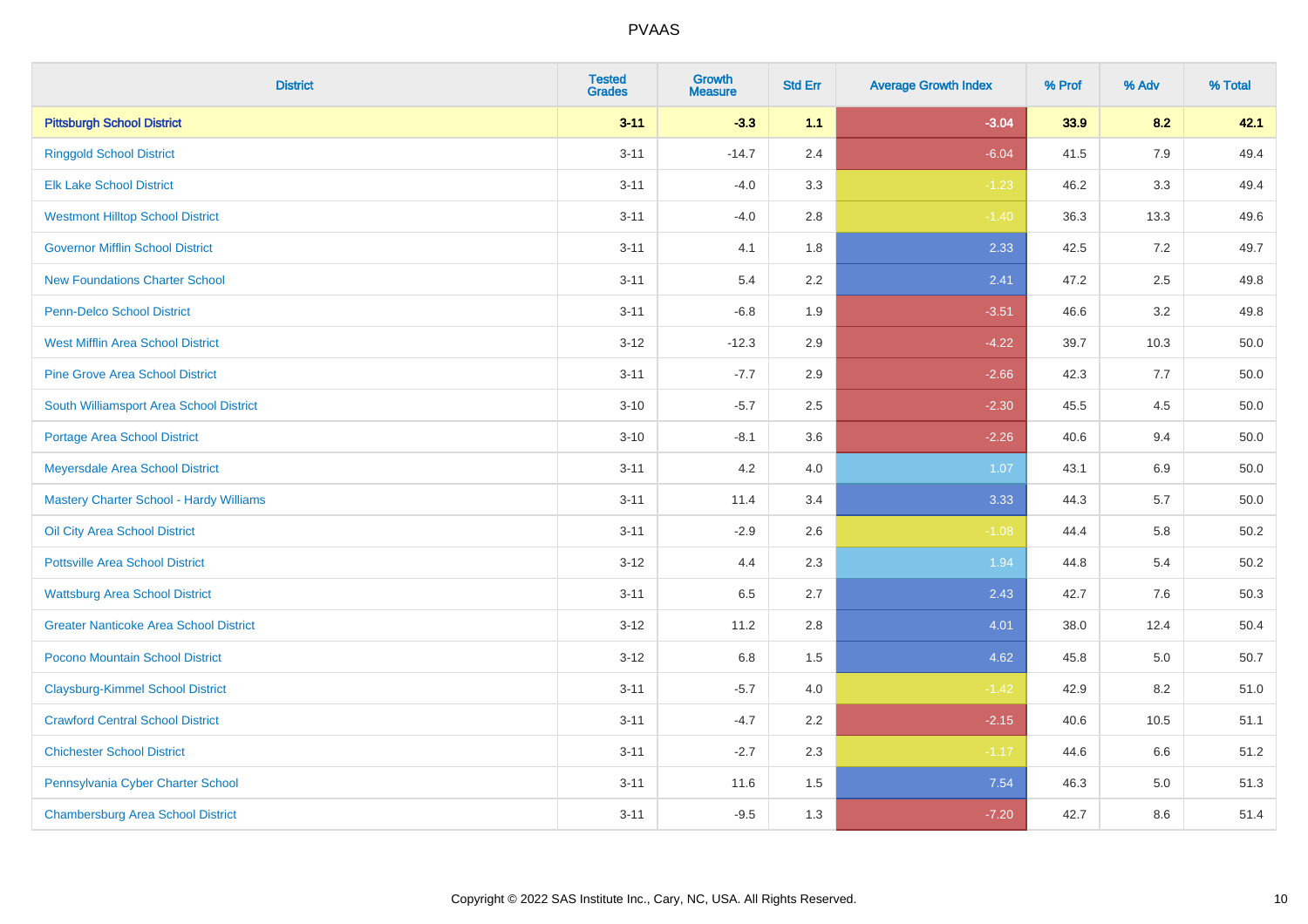| <b>District</b>                               | <b>Tested</b><br><b>Grades</b> | <b>Growth</b><br><b>Measure</b> | <b>Std Err</b> | <b>Average Growth Index</b> | % Prof | % Adv   | % Total |
|-----------------------------------------------|--------------------------------|---------------------------------|----------------|-----------------------------|--------|---------|---------|
| <b>Pittsburgh School District</b>             | $3 - 11$                       | $-3.3$                          | 1.1            | $-3.04$                     | 33.9   | 8.2     | 42.1    |
| Lehigh Valley Academy Regional Charter School | $3 - 11$                       | 0.7                             | 2.3            | 0.32                        | 46.3   | $5.0\,$ | 51.4    |
| <b>Burgettstown Area School District</b>      | $3 - 11$                       | $-2.1$                          | 3.4            | $-0.62$                     | 50.0   | 1.4     | 51.4    |
| <b>Interboro School District</b>              | $3 - 12$                       | $-7.3$                          | 2.1            | $-3.43$                     | 46.6   | 4.8     | 51.4    |
| <b>Carlynton School District</b>              | $3 - 11$                       | 7.3                             | 3.3            | 2.22                        | 41.0   | 10.5    | 51.6    |
| <b>Middletown Area School District</b>        | $3 - 11$                       | $-5.3$                          | 2.6            | $-2.05$                     | 46.4   | 5.3     | 51.7    |
| <b>Upper Darby School District</b>            | $3 - 12$                       | 6.9                             | 1.5            | 4.62                        | 45.0   | 6.7     | 51.7    |
| <b>Hamburg Area School District</b>           | $3 - 11$                       | 8.9                             | 2.5            | 3.63                        | 43.5   | 8.2     | 51.7    |
| <b>Forbes Road School District</b>            | $3 - 11$                       | 2.8                             | 5.1            | 0.56                        | 41.4   | 10.3    | 51.7    |
| <b>Butler Area School District</b>            | $3 - 11$                       | $-6.5$                          | $1.5$          | $-4.26$                     | 42.5   | 9.4     | 51.9    |
| <b>Riverside School District</b>              | $3 - 11$                       | $-3.2$                          | 3.0            | $-1.09$                     | 43.0   | 9.0     | 52.0    |
| Schuylkill Haven Area School District         | $3 - 11$                       | $-15.3$                         | 3.1            | $-4.87$                     | 49.7   | 2.4     | 52.1    |
| <b>Panther Valley School District</b>         | $3 - 12$                       | $-0.6$                          | 3.3            | $-0.19$                     | 47.9   | 4.3     | 52.1    |
| Montrose Area School District                 | $3 - 10$                       | $-5.5$                          | 3.0            | $-1.82$                     | 46.7   | 5.4     | 52.2    |
| <b>Stroudsburg Area School District</b>       | $3 - 11$                       | 5.5                             | 1.9            | 2.88                        | 48.1   | 4.2     | 52.3    |
| <b>Lakeland School District</b>               | $3 - 11$                       | 1.1                             | 2.8            | 0.38                        | 48.6   | 3.7     | 52.3    |
| <b>Milton Area School District</b>            | $3 - 11$                       | $-8.7$                          | 2.5            | $-3.52$                     | 45.4   | 6.9     | 52.3    |
| <b>Chestnut Ridge School District</b>         | $3 - 12$                       | $-3.4$                          | 2.9            | $-1.17$                     | 46.6   | 5.8     | 52.4    |
| <b>Greensburg Salem School District</b>       | $3 - 11$                       | $-4.4$                          | 2.4            | $-1.88$                     | 47.6   | 4.9     | 52.4    |
| <b>Wyoming Valley West School District</b>    | $3 - 11$                       | $-2.2$                          | 2.4            | $-0.91$                     | 49.4   | 3.0     | 52.4    |
| <b>California Area School District</b>        | $3 - 10$                       | $-7.3$                          | 3.6            | $-2.02$                     | 42.6   | $9.8\,$ | 52.5    |
| <b>East Lycoming School District</b>          | $3 - 11$                       | $-6.0$                          | 2.7            | $-2.24$                     | 48.3   | 4.2     | 52.5    |
| <b>Northern Cambria School District</b>       | $3 - 11$                       | 10.0                            | 3.3            | 3.04                        | 47.4   | 5.1     | 52.6    |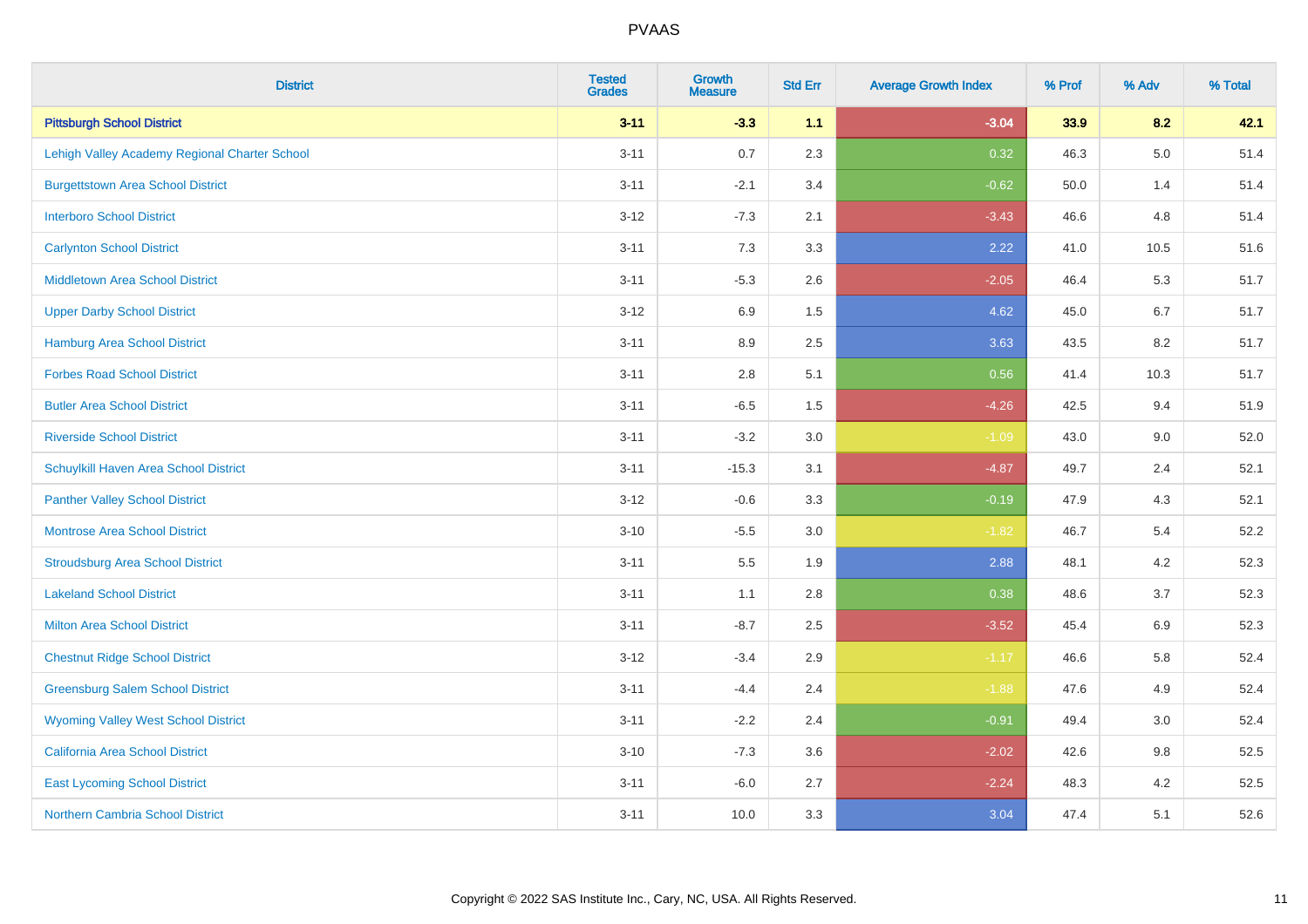| <b>District</b>                            | <b>Tested</b><br><b>Grades</b> | <b>Growth</b><br><b>Measure</b> | <b>Std Err</b> | <b>Average Growth Index</b> | % Prof | % Adv | % Total |
|--------------------------------------------|--------------------------------|---------------------------------|----------------|-----------------------------|--------|-------|---------|
| <b>Pittsburgh School District</b>          | $3 - 11$                       | $-3.3$                          | 1.1            | $-3.04$                     | 33.9   | 8.2   | 42.1    |
| <b>Mount Pleasant Area School District</b> | $3 - 11$                       | $-5.0$                          | 2.6            | $-1.93$                     | 52.6   | 0.0   | 52.6    |
| <b>Franklin Area School District</b>       | $3 - 11$                       | 6.6                             | 2.8            | 2.34                        | 48.2   | 4.5   | 52.7    |
| Hatboro-Horsham School District            | $3 - 11$                       | $-12.8$                         | 1.7            | $-7.47$                     | 45.6   | 7.2   | 52.8    |
| <b>Salisbury Township School District</b>  | $3 - 11$                       | 6.3                             | 3.6            | 1.77                        | 46.2   | 6.6   | 52.8    |
| <b>Grove City Area School District</b>     | $3 - 12$                       | 5.1                             | 2.4            | 2.09                        | 36.4   | 16.5  | 52.8    |
| <b>Hazleton Area School District</b>       | $3 - 11$                       | 9.6                             | 1.4            | 6.77                        | 45.0   | 7.8   | 52.9    |
| <b>Mid Valley School District</b>          | $3 - 10$                       | $-1.7$                          | 3.0            | $-0.55$                     | 45.1   | 7.8   | 52.9    |
| <b>Tuscarora School District</b>           | $3 - 11$                       | $-0.6$                          | 2.3            | $-0.27$                     | 45.1   | 8.1   | 53.2    |
| <b>Connellsville Area School District</b>  | $3 - 11$                       | 6.1                             | 2.0            | 3.05                        | 45.4   | 7.8   | 53.2    |
| <b>Exeter Township School District</b>     | $3 - 11$                       | $-10.4$                         | 1.9            | $-5.44$                     | 50.6   | 2.7   | 53.3    |
| Philadelphia Academy Charter School        | $3 - 11$                       | $-8.9$                          | 2.9            | $-3.04$                     | 50.5   | 2.9   | 53.4    |
| <b>Sharon City School District</b>         | $3 - 11$                       | 4.9                             | 2.6            | 1.87                        | 48.2   | 5.3   | 53.4    |
| <b>MaST Community Charter School</b>       | $3 - 10$                       | $-4.1$                          | 2.7            | $-1.52$                     | 44.0   | 9.5   | 53.4    |
| East Stroudsburg Area School District      | $3 - 11$                       | 0.1                             | 1.6            | 0.05                        | 45.8   | 7.8   | 53.6    |
| <b>Conemaugh Valley School District</b>    | $3 - 12$                       | $-3.2$                          | 4.1            | $-0.78$                     | 48.2   | 5.6   | 53.7    |
| <b>North Star School District</b>          | $3 - 11$                       | $-8.7$                          | 3.5            | $-2.51$                     | 47.8   | 6.0   | 53.7    |
| <b>Mifflin County School District</b>      | $3 - 11$                       | 9.1                             | 1.7            | 5.49                        | 47.1   | 6.7   | 53.8    |
| <b>Ridley School District</b>              | $3 - 12$                       | 10.0                            | 1.6            | 6.10                        | 45.6   | 8.2   | 53.8    |
| <b>Pottsgrove School District</b>          | $3 - 11$                       | 2.8                             | 2.0            | 1.35                        | 44.0   | 10.0  | 53.9    |
| <b>Bradford Area School District</b>       | $3 - 12$                       | $-9.3$                          | 2.4            | $-3.87$                     | 45.8   | 8.3   | 54.2    |
| <b>Conrad Weiser Area School District</b>  | $3 - 11$                       | 3.6                             | 2.2            | 1.63                        | 52.1   | 2.1   | 54.2    |
| Jeannette City School District             | $3 - 11$                       | $-4.3$                          | 3.8            | $-1.13$                     | 46.7   | 7.5   | 54.2    |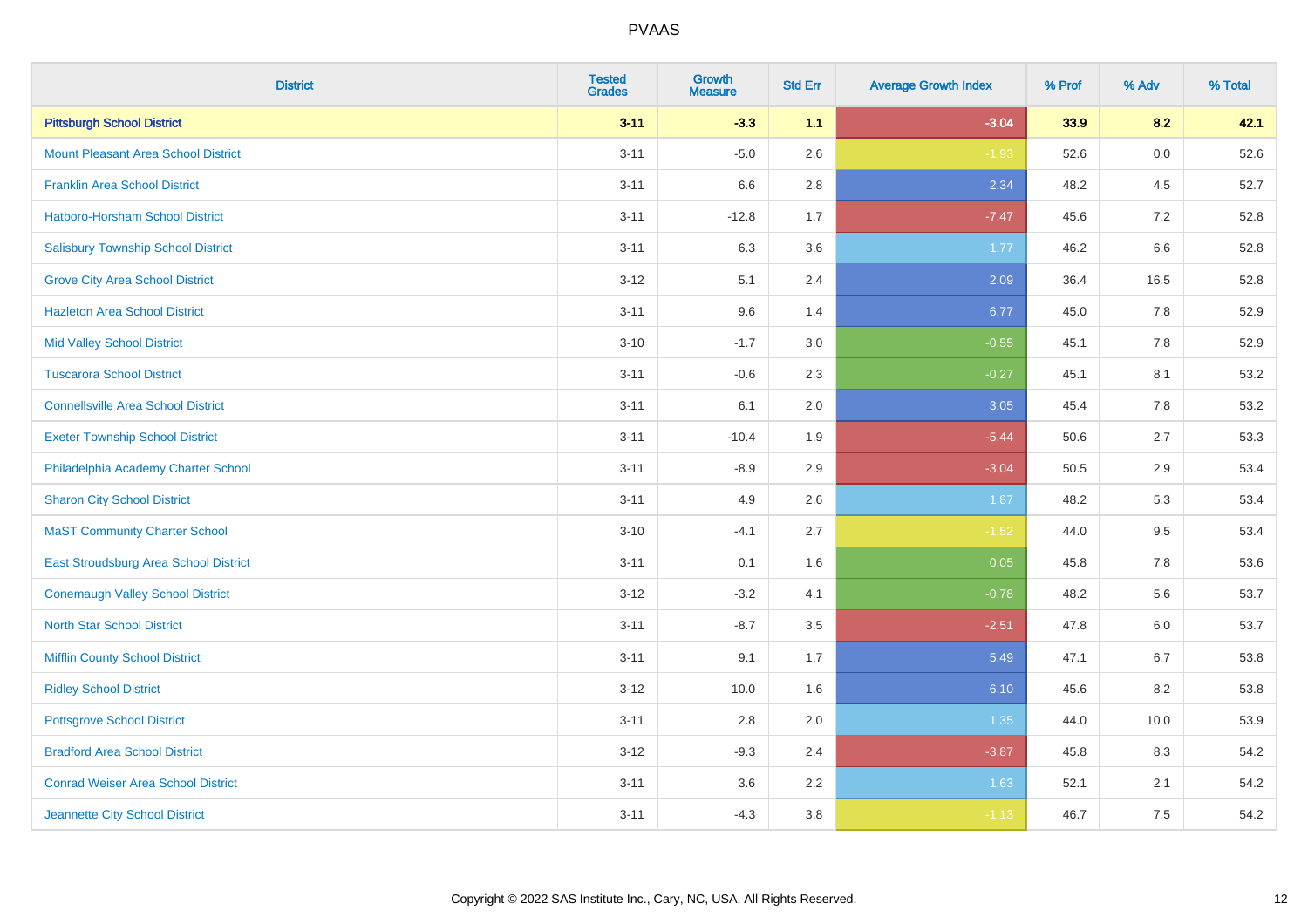| <b>District</b>                              | <b>Tested</b><br><b>Grades</b> | <b>Growth</b><br><b>Measure</b> | <b>Std Err</b> | <b>Average Growth Index</b> | % Prof | % Adv   | % Total |
|----------------------------------------------|--------------------------------|---------------------------------|----------------|-----------------------------|--------|---------|---------|
| <b>Pittsburgh School District</b>            | $3 - 11$                       | $-3.3$                          | 1.1            | $-3.04$                     | 33.9   | 8.2     | 42.1    |
| Southern Tioga School District               | $3 - 11$                       | $-11.5$                         | 2.7            | $-4.25$                     | 47.8   | $6.4\,$ | 54.3    |
| <b>Penncrest School District</b>             | $3 - 11$                       | 5.7                             | 2.2            | 2.57                        | 47.2   | 7.1     | 54.3    |
| <b>Athens Area School District</b>           | $3 - 11$                       | 1.6                             | 2.5            | 0.64                        | 46.9   | 7.6     | 54.5    |
| <b>Laurel Highlands School District</b>      | $3 - 11$                       | 4.3                             | 2.4            | 1.81                        | 44.9   | 9.6     | 54.5    |
| <b>Tunkhannock Area School District</b>      | $3 - 11$                       | 2.3                             | 2.2            | $1.01$                      | 44.9   | 9.6     | 54.6    |
| <b>Yough School District</b>                 | $3 - 10$                       | $-6.6$                          | 2.7            | $-2.43$                     | 50.8   | 4.0     | 54.8    |
| Insight PA Cyber Charter School              | $3 - 11$                       | 0.7                             | 5.7            | 0.12                        | 50.0   | 4.8     | 54.8    |
| <b>Forest Hills School District</b>          | $3 - 11$                       | $-7.3$                          | 2.7            | $-2.74$                     | 41.1   | 13.7    | 54.8    |
| <b>Pennridge School District</b>             | $3 - 10$                       | $-16.8$                         | 1.4            | $-11.59$                    | 46.8   | 8.0     | 54.9    |
| <b>Blue Mountain School District</b>         | $3 - 10$                       | $-5.8$                          | 2.3            | $-2.56$                     | 46.6   | 8.5     | 55.1    |
| <b>York Academy Regional Charter School</b>  | $3 - 11$                       | 9.0                             | 5.0            | 1.79                        | 55.2   | 0.0     | 55.2    |
| Northern Tioga School District               | $3 - 12$                       | $-7.5$                          | 2.8            | $-2.64$                     | 54.0   | 1.2     | 55.2    |
| <b>Glendale School District</b>              | $3 - 10$                       | $-0.9$                          | 3.7            | $-0.24$                     | 50.0   | 5.4     | 55.4    |
| <b>Cornwall-Lebanon School District</b>      | $3 - 11$                       | 8.3                             | 1.6            | 5.08                        | 47.2   | 8.4     | 55.6    |
| <b>Elizabeth Forward School District</b>     | $3 - 11$                       | $-8.4$                          | 2.4            | $-3.41$                     | 51.7   | 4.0     | 55.7    |
| <b>Altoona Area School District</b>          | $3 - 12$                       | 3.3                             | 1.6            | 1.99                        | 47.7   | 8.2     | 55.9    |
| <b>Iroquois School District</b>              | $3 - 11$                       | 13.1                            | 3.0            | 4.35                        | 48.2   | 7.8     | 56.0    |
| <b>Oley Valley School District</b>           | $3 - 11$                       | $-0.4$                          | 2.8            | $-0.15$                     | 43.1   | 12.9    | 56.0    |
| <b>Cheltenham School District</b>            | $3 - 11$                       | $-1.4$                          | 2.1            | $-0.67$                     | 46.1   | 10.0    | 56.1    |
| Jersey Shore Area School District            | $3 - 11$                       | 0.5                             | 2.6            | 0.21                        | 47.1   | 9.2     | 56.2    |
| <b>Tidioute Community Charter School</b>     | $3 - 11$                       | 5.7                             | 5.1            | 1.11                        | 34.4   | 21.9    | 56.2    |
| <b>Susquehanna Community School District</b> | $3 - 11$                       | $-2.8$                          | 4.2            | $-0.66$                     | 49.4   | 6.9     | 56.3    |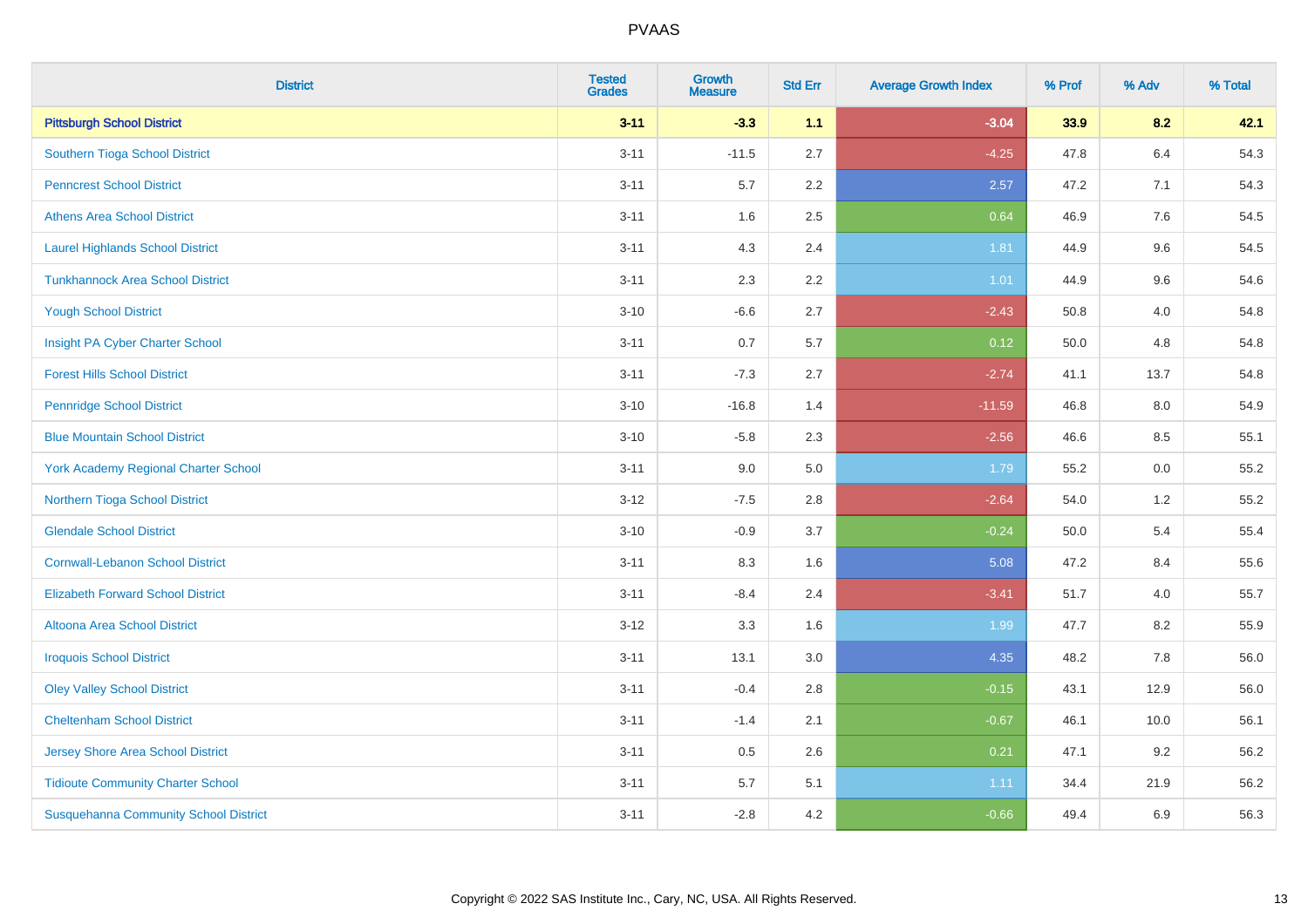| <b>District</b>                                    | <b>Tested</b><br><b>Grades</b> | <b>Growth</b><br><b>Measure</b> | <b>Std Err</b> | <b>Average Growth Index</b> | % Prof | % Adv | % Total |
|----------------------------------------------------|--------------------------------|---------------------------------|----------------|-----------------------------|--------|-------|---------|
| <b>Pittsburgh School District</b>                  | $3 - 11$                       | $-3.3$                          | 1.1            | $-3.04$                     | 33.9   | 8.2   | 42.1    |
| <b>Moniteau School District</b>                    | $3 - 11$                       | $-11.8$                         | 3.3            | $-3.56$                     | 50.0   | 6.3   | 56.3    |
| <b>Steel Valley School District</b>                | $3 - 11$                       | 6.5                             | 3.4            | 1.89                        | 50.7   | 5.6   | 56.3    |
| <b>Commonwealth Charter Academy Charter School</b> | $3 - 10$                       | 9.1                             | 1.9            | 4.90                        | 47.2   | 9.1   | 56.3    |
| <b>Loyalsock Township School District</b>          | $3 - 12$                       | 4.2                             | 2.8            | 1.47                        | 54.3   | 2.1   | 56.4    |
| <b>Whitehall-Coplay School District</b>            | $3 - 11$                       | 6.1                             | 1.8            | 3.45                        | 49.3   | 7.4   | 56.6    |
| <b>Bethlehem Area School District</b>              | $3 - 11$                       | 9.3                             | 1.1            | 8.15                        | 44.7   | 12.0  | 56.7    |
| Allegheny-Clarion Valley School District           | $3 - 10$                       | 7.8                             | 4.7            | 1.65                        | 53.3   | 3.3   | 56.7    |
| <b>Lehighton Area School District</b>              | $3 - 11$                       | $-1.6$                          | 2.3            | $-0.70$                     | 51.1   | 5.6   | 56.7    |
| South Side Area School District                    | $3 - 11$                       | $-1.6$                          | 3.3            | $-0.48$                     | 50.0   | 6.8   | 56.8    |
| <b>Millville Area School District</b>              | $3 - 12$                       | $-0.9$                          | 4.7            | $-0.18$                     | 51.4   | 5.4   | 56.8    |
| <b>Twin Valley School District</b>                 | $3 - 12$                       | $-3.6$                          | 2.1            | $-1.69$                     | 49.6   | 7.1   | 56.8    |
| <b>Waynesboro Area School District</b>             | $3 - 12$                       | $-6.1$                          | 1.9            | $-3.20$                     | 50.0   | 6.8   | 56.8    |
| <b>Williamsport Area School District</b>           | $3 - 11$                       | 1.9                             | 1.8            | 1.04                        | 44.1   | 12.8  | 56.9    |
| <b>Brockway Area School District</b>               | $3 - 11$                       | $0.6\,$                         | 3.6            | 0.16                        | 49.2   | 7.7   | 56.9    |
| <b>Cambria Heights School District</b>             | $3 - 10$                       | $-4.1$                          | 3.1            | $-1.32$                     | 51.0   | 6.0   | 57.0    |
| <b>Central Greene School District</b>              | $3 - 11$                       | $-1.6$                          | 2.8            | $-0.55$                     | 54.2   | 2.8   | 57.0    |
| <b>Keystone School District</b>                    | $3 - 11$                       | 3.1                             | 3.3            | 0.94                        | 50.6   | 6.5   | 57.1    |
| <b>Wilson Area School District</b>                 | $3 - 11$                       | 6.0                             | 2.6            | 2.30                        | 48.7   | 8.5   | 57.2    |
| <b>Valley Grove School District</b>                | $3 - 10$                       | $-3.7$                          | 3.7            | $-1.01$                     | 51.2   | 6.1   | 57.3    |
| <b>Brandywine Heights Area School District</b>     | $3 - 11$                       | $-4.9$                          | 2.7            | $-1.81$                     | 49.2   | 8.2   | 57.4    |
| <b>Armstrong School District</b>                   | $3 - 11$                       | 2.6                             | 1.7            | 1.53                        | 51.5   | 6.1   | 57.6    |
| <b>Cranberry Area School District</b>              | $3 - 12$                       | 9.2                             | 3.0            | 3.04                        | 47.5   | 10.2  | 57.6    |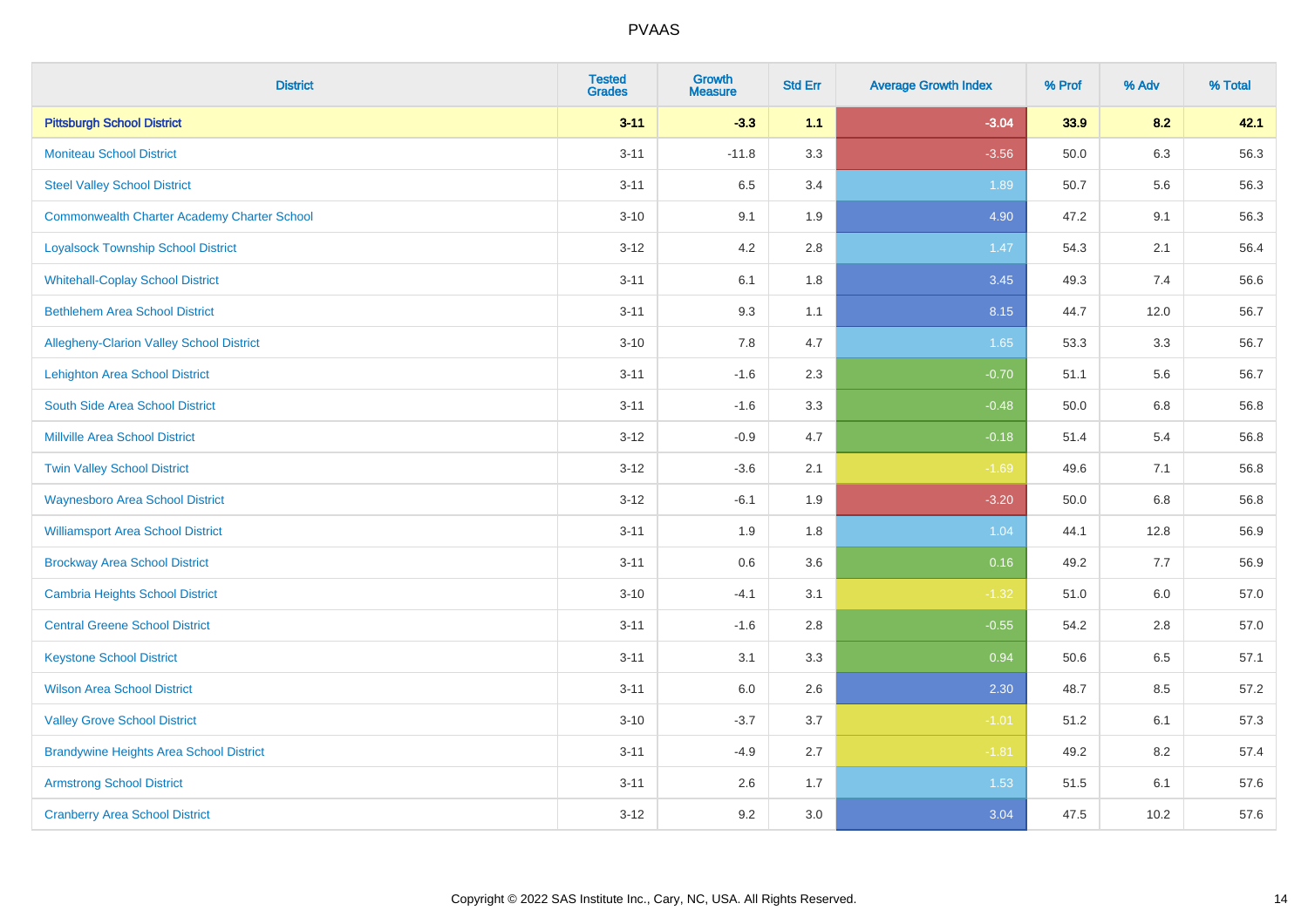| <b>District</b>                                 | <b>Tested</b><br><b>Grades</b> | Growth<br><b>Measure</b> | <b>Std Err</b> | <b>Average Growth Index</b> | % Prof | % Adv | % Total |
|-------------------------------------------------|--------------------------------|--------------------------|----------------|-----------------------------|--------|-------|---------|
| <b>Pittsburgh School District</b>               | $3 - 11$                       | $-3.3$                   | 1.1            | $-3.04$                     | 33.9   | 8.2   | 42.1    |
| <b>Eastern Lancaster County School District</b> | $3 - 12$                       | 4.5                      | 2.2            | 2.09                        | 46.3   | 11.4  | 57.6    |
| <b>Bald Eagle Area School District</b>          | $3 - 11$                       | $-2.1$                   | 2.7            | $-0.75$                     | 48.4   | 9.4   | 57.7    |
| <b>Susquenita School District</b>               | $3 - 11$                       | $-0.1$                   | 2.8            | $-0.01$                     | 47.7   | 10.1  | 57.8    |
| <b>Brentwood Borough School District</b>        | $3 - 11$                       | $-5.3$                   | 3.0            | $-1.72$                     | 52.0   | 6.1   | 58.2    |
| <b>Dover Area School District</b>               | $3 - 12$                       | 6.0                      | 2.1            | 2.94                        | 52.2   | 6.0   | 58.2    |
| <b>Bellefonte Area School District</b>          | $3 - 11$                       | $-0.4$                   | 2.2            | $-0.17$                     | 47.6   | 10.6  | 58.2    |
| <b>Riverside Beaver County School District</b>  | $3 - 11$                       | $-14.0$                  | 3.0            | $-4.64$                     | 49.4   | 8.8   | 58.2    |
| <b>West York Area School District</b>           | $3 - 12$                       | 3.2                      | 2.3            | 1.38                        | 53.8   | 4.4   | 58.2    |
| <b>Commodore Perry School District</b>          | $3 - 11$                       | 3.2                      | 5.5            | 0.58                        | 58.3   | 0.0   | 58.3    |
| <b>Bedford Area School District</b>             | $3 - 11$                       | 2.5                      | 2.6            | 0.93                        | 48.5   | 10.0  | 58.5    |
| Johnsonburg Area School District                | $3 - 11$                       | $-14.1$                  | 3.9            | $-3.62$                     | 54.0   | 4.6   | 58.6    |
| <b>Shaler Area School District</b>              | $3 - 11$                       | $-0.8$                   | 1.9            | $-0.43$                     | 49.1   | 9.6   | 58.7    |
| <b>Western Wayne School District</b>            | $3 - 11$                       | 5.6                      | 2.9            | 1.93                        | 41.3   | 17.4  | 58.7    |
| <b>Ridgway Area School District</b>             | $3 - 11$                       | $-14.5$                  | 4.1            | $-3.56$                     | 49.0   | 9.8   | 58.8    |
| <b>Centennial School District</b>               | $3 - 10$                       | 7.1                      | 1.7            | 4.29                        | 50.1   | 8.7   | 58.9    |
| Southern Columbia Area School District          | $3 - 11$                       | $-14.6$                  | 3.0            | $-4.92$                     | 55.0   | 4.0   | 59.0    |
| <b>Reynolds School District</b>                 | $3 - 10$                       | 0.5                      | 3.4            | 0.16                        | 52.1   | 7.0   | 59.2    |
| <b>Carbondale Area School District</b>          | $3 - 10$                       | 7.4                      | 3.3            | 2.25                        | 56.6   | 2.6   | 59.2    |
| <b>Gettysburg Area School District</b>          | $3 - 11$                       | $-4.0$                   | 2.1            | $-1.89$                     | 45.3   | 14.0  | 59.3    |
| Millersburg Area School District                | $3 - 11$                       | 6.2                      | 3.8            | 1.63                        | 51.8   | 7.4   | 59.3    |
| <b>Somerset Area School District</b>            | $3 - 11$                       | $-4.4$                   | 2.3            | $-1.93$                     | 44.4   | 14.9  | 59.3    |
| <b>Sayre Area School District</b>               | $3 - 11$                       | 11.2                     | $3.5\,$        | 3.20                        | 52.2   | 7.5   | 59.7    |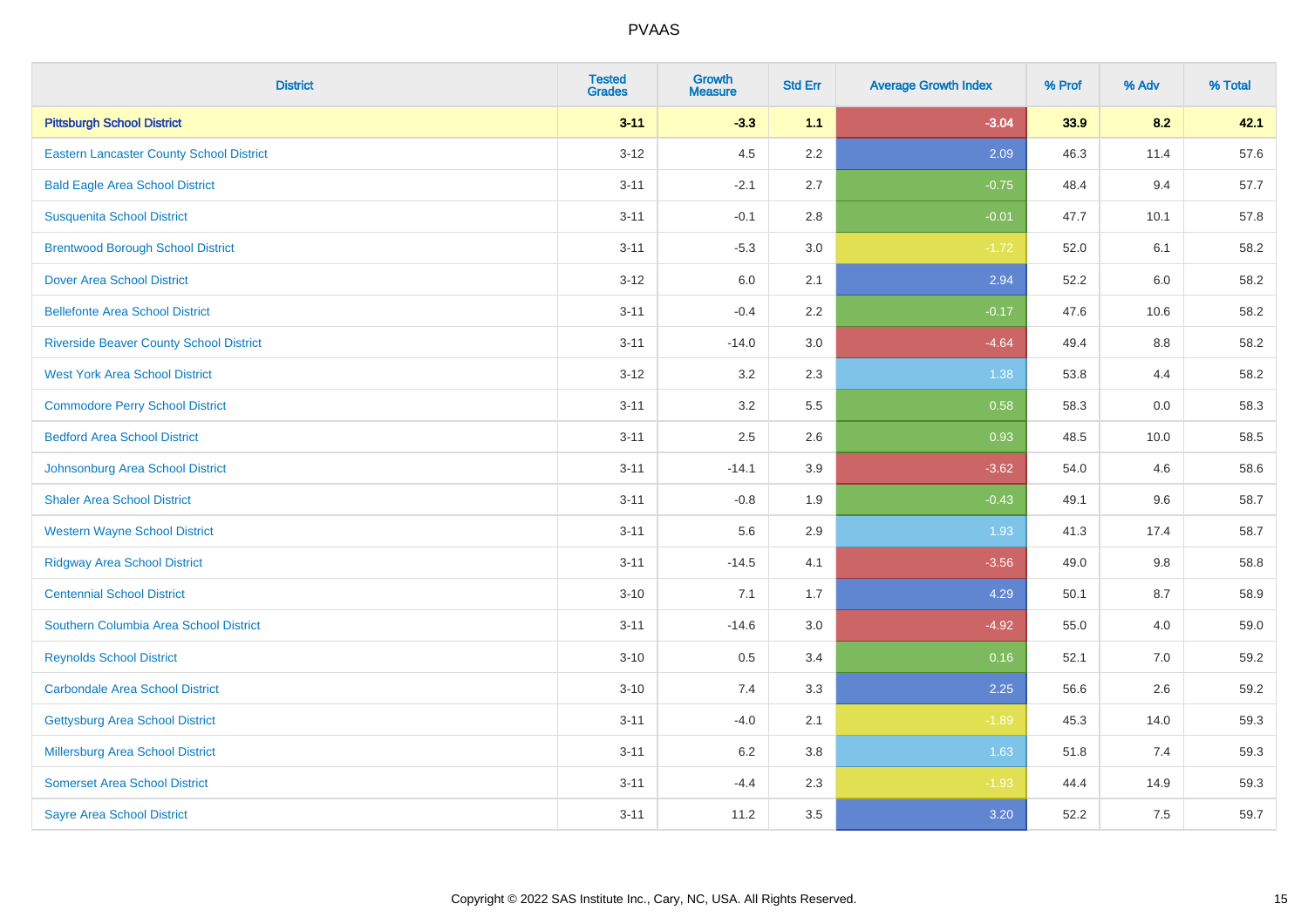| <b>District</b>                               | <b>Tested</b><br><b>Grades</b> | <b>Growth</b><br><b>Measure</b> | <b>Std Err</b> | <b>Average Growth Index</b> | % Prof | % Adv   | % Total |
|-----------------------------------------------|--------------------------------|---------------------------------|----------------|-----------------------------|--------|---------|---------|
| <b>Pittsburgh School District</b>             | $3 - 11$                       | $-3.3$                          | 1.1            | $-3.04$                     | 33.9   | 8.2     | 42.1    |
| <b>Old Forge School District</b>              | $3 - 12$                       | $-5.9$                          | 3.4            | $-1.73$                     | 52.9   | 7.1     | 60.0    |
| <b>Apollo-Ridge School District</b>           | $3-12$                         | $-4.7$                          | 3.7            | $-1.24$                     | 50.0   | 10.0    | 60.0    |
| <b>Central Fulton School District</b>         | $3 - 11$                       | $-0.5$                          | 3.5            | $-0.14$                     | 51.4   | 8.6     | 60.0    |
| <b>Clarion Area School District</b>           | $3 - 11$                       | 10.3                            | 4.1            | 2.51                        | 45.4   | 14.6    | 60.0    |
| <b>Trinity Area School District</b>           | $3 - 11$                       | $-5.4$                          | 2.0            | $-2.71$                     | 48.3   | 11.8    | 60.1    |
| <b>Plum Borough School District</b>           | $3 - 11$                       | $-11.3$                         | 2.2            | $-5.19$                     | 51.1   | $9.0\,$ | 60.1    |
| <b>Wilmington Area School District</b>        | $3 - 11$                       | 7.5                             | 3.0            | 2.48                        | 55.1   | 5.1     | 60.2    |
| <b>Eastern Lebanon County School District</b> | $3 - 11$                       | 8.6                             | 2.2            | 3.84                        | 48.8   | 11.4    | 60.3    |
| <b>Carlisle Area School District</b>          | $3 - 11$                       | $-5.3$                          | 1.9            | $-2.81$                     | 54.0   | 6.3     | 60.3    |
| <b>Fort Cherry School District</b>            | $3 - 10$                       | $-5.9$                          | 3.8            | $-1.56$                     | 55.2   | $5.2\,$ | 60.3    |
| <b>Greenville Area School District</b>        | $3 - 11$                       | 0.7                             | 2.9            | 0.26                        | 53.4   | 6.9     | 60.3    |
| <b>Mohawk Area School District</b>            | $3 - 11$                       | $-7.5$                          | 3.1            | $-2.45$                     | 49.4   | 11.0    | 60.4    |
| <b>Spring Cove School District</b>            | $3 - 11$                       | 3.4                             | 2.5            | 1.33                        | 47.8   | 12.7    | 60.4    |
| <b>Palisades School District</b>              | $3 - 11$                       | $-8.7$                          | 2.8            | $-3.06$                     | 53.8   | $6.7\,$ | 60.5    |
| <b>Punxsutawney Area School District</b>      | $3 - 11$                       | 4.2                             | 2.9            | 1.45                        | 55.0   | 5.5     | 60.6    |
| <b>Octorara Area School District</b>          | $3 - 11$                       | 9.1                             | 2.4            | 3.82                        | 52.1   | 8.5     | 60.6    |
| <b>Central Dauphin School District</b>        | $3 - 11$                       | 4.4                             | 1.3            | 3.32                        | 53.3   | 7.4     | 60.7    |
| <b>Mcguffey School District</b>               | $3 - 11$                       | 2.1                             | 2.6            | 0.81                        | 57.7   | 3.1     | 60.8    |
| <b>Montgomery Area School District</b>        | $3 - 11$                       | 10.7                            | 3.6            | 2.96                        | 48.7   | 12.4    | 61.1    |
| Ambridge Area School District                 | $3 - 12$                       | 9.1                             | 2.6            | 3.46                        | 50.4   | 10.7    | 61.1    |
| <b>Wellsboro Area School District</b>         | $3 - 11$                       | $-12.4$                         | 3.0            | $-4.11$                     | 49.2   | 11.9    | 61.1    |
| <b>Rose Tree Media School District</b>        | $3 - 10$                       | $-25.6$                         | 2.4            | $-10.76$                    | 54.8   | 6.4     | 61.2    |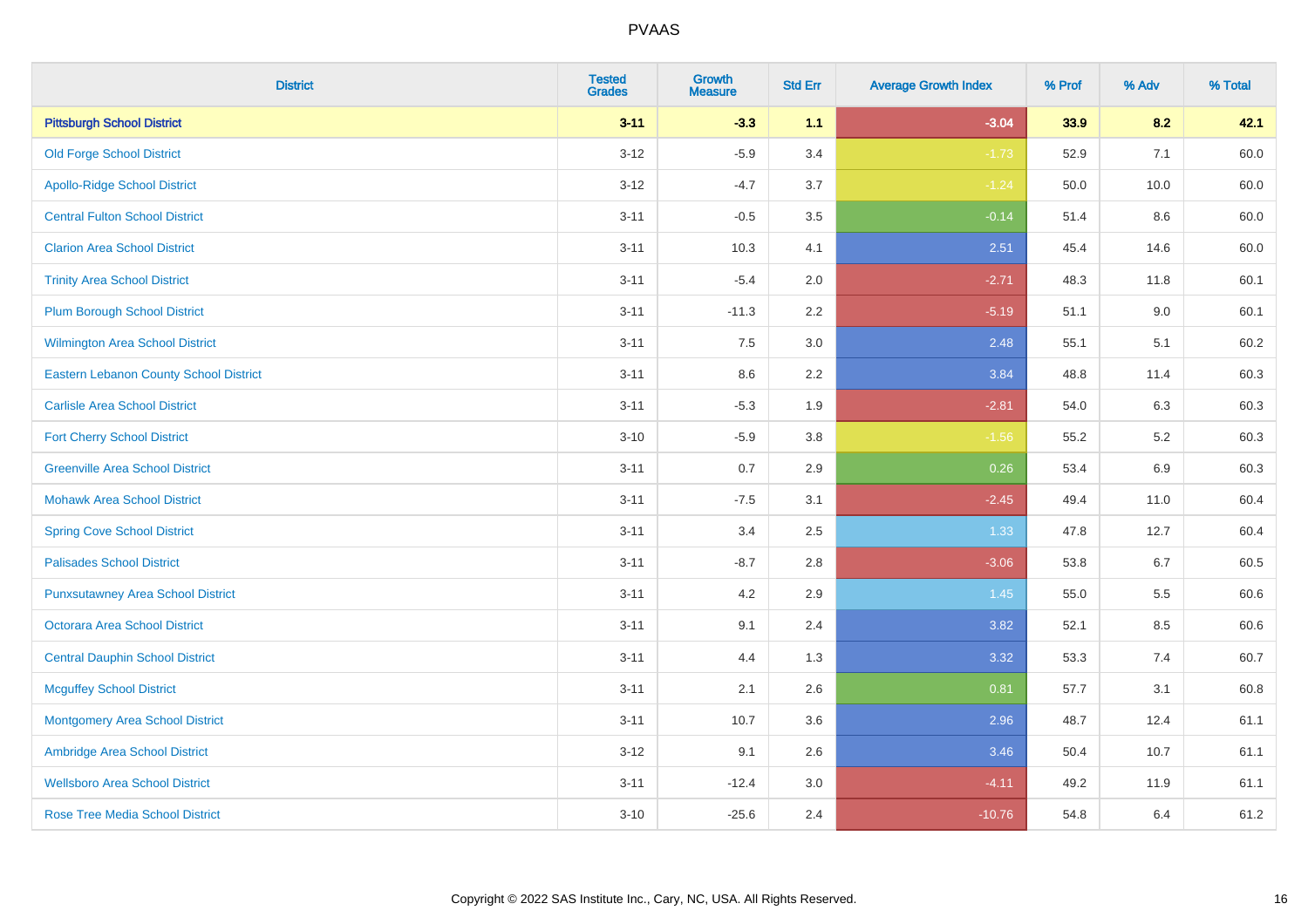| <b>District</b>                                | <b>Tested</b><br><b>Grades</b> | <b>Growth</b><br><b>Measure</b> | <b>Std Err</b> | <b>Average Growth Index</b> | % Prof | % Adv   | % Total |
|------------------------------------------------|--------------------------------|---------------------------------|----------------|-----------------------------|--------|---------|---------|
| <b>Pittsburgh School District</b>              | $3 - 11$                       | $-3.3$                          | 1.1            | $-3.04$                     | 33.9   | 8.2     | 42.1    |
| <b>Elizabethtown Area School District</b>      | $3 - 12$                       | $-0.9$                          | 1.9            | $-0.47$                     | 50.0   | 11.2    | 61.2    |
| <b>Conewago Valley School District</b>         | $3 - 12$                       | $-0.9$                          | 2.0            | $-0.45$                     | 51.7   | 9.6     | 61.3    |
| <b>South Eastern School District</b>           | $3 - 11$                       | 0.9                             | 2.4            | 0.39                        | 54.8   | $6.6\,$ | 61.4    |
| Karns City Area School District                | $3 - 11$                       | $-6.0$                          | 2.9            | $-2.03$                     | 53.1   | 8.3     | 61.5    |
| <b>Union Area School District</b>              | $3 - 11$                       | 1.9                             | 4.3            | 0.44                        | 61.5   | 0.0     | 61.5    |
| <b>Newport School District</b>                 | $3 - 12$                       | 1.4                             | 3.5            | 0.41                        | 51.5   | 10.3    | 61.8    |
| <b>Lower Dauphin School District</b>           | $3 - 11$                       | 0.6                             | 1.9            | 0.33                        | 49.2   | 12.6    | 61.8    |
| <b>Fairfield Area School District</b>          | $3 - 11$                       | $-5.6$                          | 3.4            | $-1.66$                     | 57.9   | 4.0     | 61.8    |
| <b>Everett Area School District</b>            | $3 - 11$                       | 5.0                             | 3.4            | 1.47                        | 60.5   | 1.3     | 61.8    |
| <b>Upper Moreland Township School District</b> | $3 - 11$                       | $-5.0$                          | 2.2            | $-2.31$                     | 57.9   | 4.0     | 61.9    |
| <b>Line Mountain School District</b>           | $3 - 11$                       | 4.1                             | 3.2            | 1.27                        | 52.9   | 9.2     | 62.1    |
| <b>Homer-Center School District</b>            | $3 - 11$                       | 9.7                             | 3.6            | 2.70                        | 45.1   | 17.2    | 62.3    |
| <b>Palmerton Area School District</b>          | $3 - 11$                       | $-1.2$                          | 3.0            | $-0.39$                     | 57.4   | 5.0     | 62.4    |
| <b>Hopewell Area School District</b>           | $3 - 11$                       | 2.6                             | 2.7            | 0.97                        | 58.4   | 4.0     | 62.4    |
| <b>Dallas School District</b>                  | $3 - 11$                       | $-2.5$                          | 2.2            | $-1.12$                     | 54.9   | 7.6     | 62.4    |
| <b>Otto-Eldred School District</b>             | $3 - 11$                       | $-0.7$                          | 4.2            | $-0.15$                     | 56.2   | 6.2     | 62.5    |
| Daniel Boone Area School District              | $3 - 12$                       | 5.7                             | 2.0            | 2.88                        | 51.0   | 11.5    | 62.6    |
| Pen Argyl Area School District                 | $3 - 12$                       | 9.2                             | 2.7            | 3.46                        | 50.0   | 12.6    | 62.6    |
| <b>Windber Area School District</b>            | $3 - 11$                       | $-7.2$                          | 3.2            | $-2.24$                     | 55.4   | 7.2     | 62.6    |
| <b>Pleasant Valley School District</b>         | $3 - 11$                       | 3.1                             | 2.0            | 1.57                        | 57.2   | 5.5     | 62.8    |
| <b>Berlin Brothersvalley School District</b>   | $3 - 11$                       | 4.0                             | 4.2            | 0.96                        | 48.8   | 14.0    | 62.8    |
| Northwestern Lehigh School District            | $3 - 11$                       | 2.2                             | 2.3            | 0.93                        | 53.3   | 9.7     | 63.0    |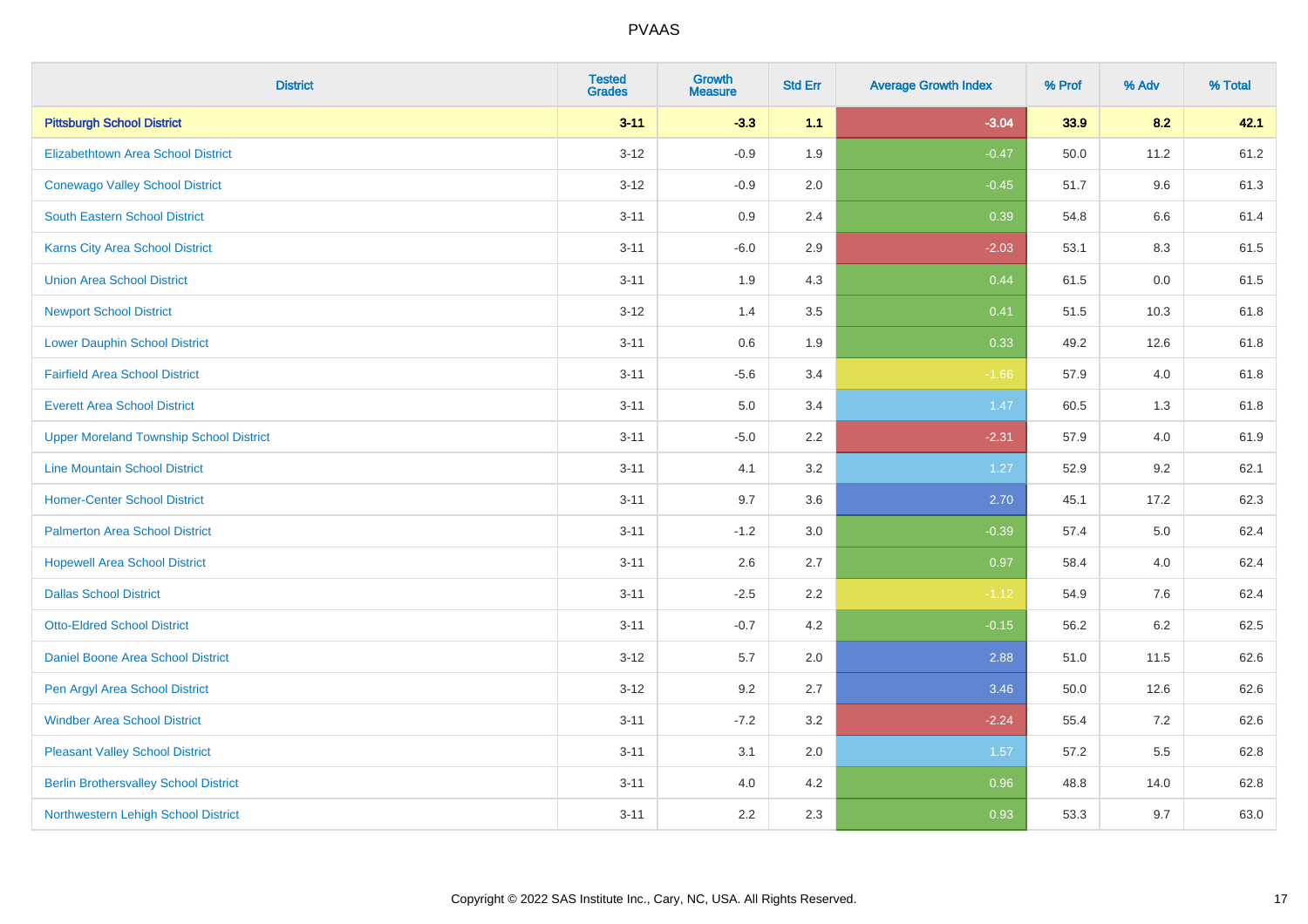| <b>District</b>                               | <b>Tested</b><br><b>Grades</b> | <b>Growth</b><br><b>Measure</b> | <b>Std Err</b> | <b>Average Growth Index</b> | % Prof | % Adv | % Total |
|-----------------------------------------------|--------------------------------|---------------------------------|----------------|-----------------------------|--------|-------|---------|
| <b>Pittsburgh School District</b>             | $3 - 11$                       | $-3.3$                          | 1.1            | $-3.04$                     | 33.9   | 8.2   | 42.1    |
| <b>Western Beaver County School District</b>  | $3 - 11$                       | $-7.8$                          | 4.2            | $-1.87$                     | 56.5   | 6.5   | 63.0    |
| Northampton Area School District              | $3 - 11$                       | 4.0                             | 1.6            | 2.51                        | 52.3   | 10.8  | 63.1    |
| <b>Charleroi School District</b>              | $3 - 11$                       | $-2.6$                          | 3.0            | $-0.86$                     | 55.7   | 7.4   | 63.1    |
| <b>Chartiers Valley School District</b>       | $3 - 11$                       | $-1.7$                          | 2.0            | $-0.81$                     | 54.7   | 8.4   | 63.1    |
| <b>Lake-Lehman School District</b>            | $3 - 11$                       | 10.8                            | 2.7            | 3.93                        | 55.3   | 7.9   | 63.2    |
| <b>Kennett Consolidated School District</b>   | $3 - 11$                       | 4.8                             | 1.8            | 2.61                        | 52.5   | 10.7  | 63.2    |
| <b>Bermudian Springs School District</b>      | $3 - 11$                       | $-5.5$                          | 2.9            | $-1.94$                     | 56.4   | 6.8   | 63.2    |
| <b>Shippensburg Area School District</b>      | $3 - 11$                       | 9.3                             | 1.9            | 4.84                        | 53.1   | 10.2  | 63.3    |
| <b>Warwick School District</b>                | $3 - 11$                       | 5.2                             | 1.9            | 2.76                        | 46.4   | 17.0  | 63.3    |
| <b>Lakeview School District</b>               | $3 - 11$                       | $-0.9$                          | 3.7            | $-0.24$                     | 60.3   | 3.2   | 63.5    |
| <b>Clarion-Limestone Area School District</b> | $3 - 12$                       | $-2.5$                          | 4.1            | $-0.60$                     | 56.8   | 6.8   | 63.6    |
| Southeastern Greene School District           | $3 - 10$                       | 3.3                             | 4.6            | 0.72                        | 57.6   | 6.1   | 63.6    |
| <b>Bentworth School District</b>              | $3 - 11$                       | 5.7                             | 3.2            | 1.75                        | 44.2   | 19.5  | 63.6    |
| <b>West Shore School District</b>             | $3 - 12$                       | $5.0\,$                         | 1.4            | 3.59                        | 54.2   | 9.4   | 63.6    |
| <b>Avella Area School District</b>            | $3 - 12$                       | $-0.3$                          | 4.7            | $-0.05$                     | 49.3   | 14.5  | 63.8    |
| <b>Upper Adams School District</b>            | $3 - 11$                       | 1.3                             | 2.9            | 0.47                        | 55.2   | 8.6   | 63.8    |
| <b>Coudersport Area School District</b>       | $3 - 11$                       | 7.7                             | 3.7            | 2.06                        | 55.7   | 8.2   | 63.9    |
| <b>Southmoreland School District</b>          | $3 - 11$                       | $-8.3$                          | 3.6            | $-2.32$                     | 56.8   | 7.2   | 64.0    |
| <b>Harbor Creek School District</b>           | $3 - 11$                       | $-7.1$                          | 2.7            | $-2.67$                     | 48.8   | 15.2  | 64.0    |
| <b>Mercer Area School District</b>            | $3 - 11$                       | $-0.2$                          | 3.3            | $-0.06$                     | 56.0   | 8.0   | 64.0    |
| <b>Ephrata Area School District</b>           | $3 - 11$                       | 5.6                             | 1.8            | 3.12                        | 54.7   | 9.5   | 64.2    |
| <b>Chartiers-Houston School District</b>      | $3 - 10$                       | $-8.6$                          | 3.5            | $-2.41$                     | 59.7   | 4.5   | 64.2    |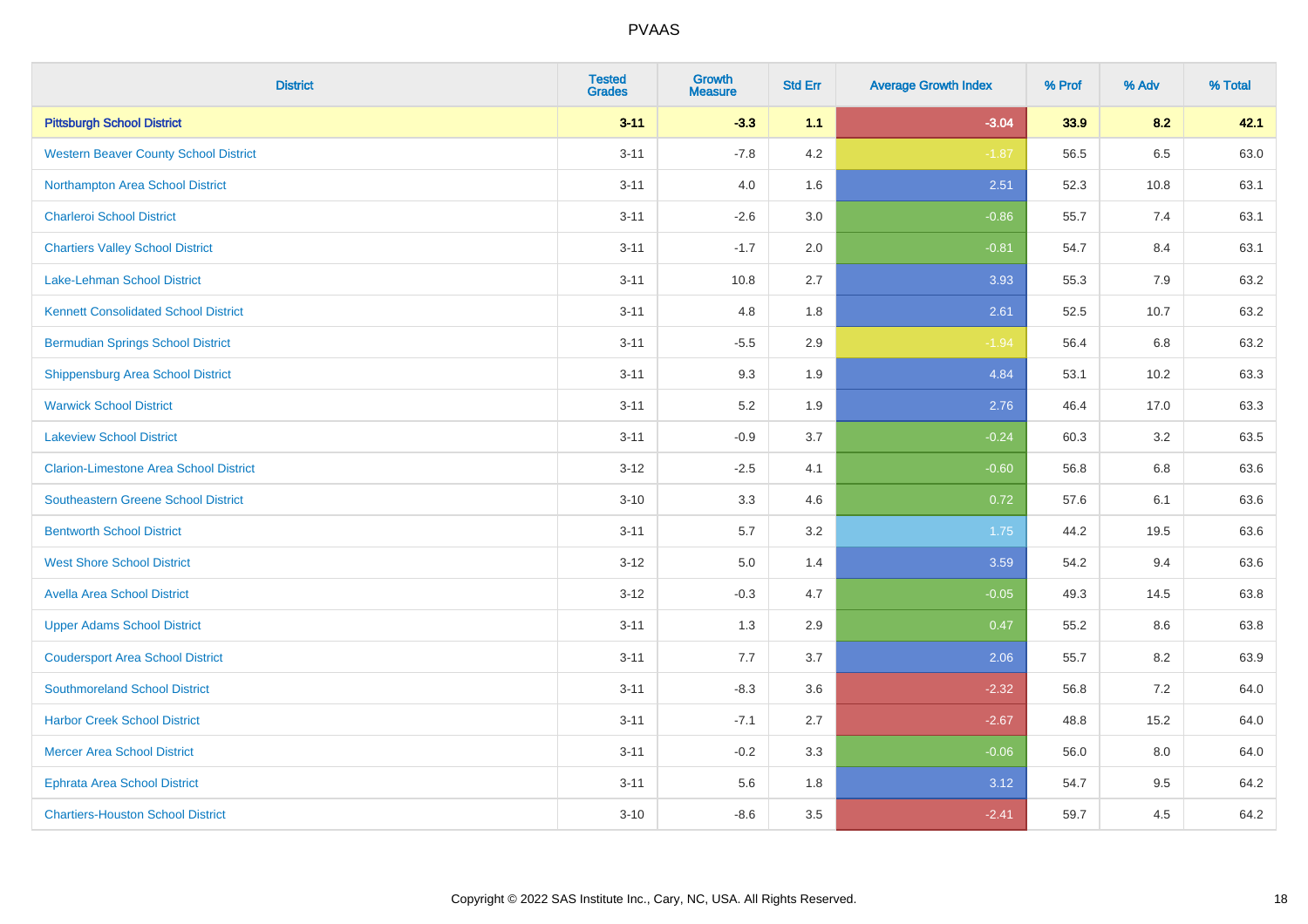| <b>District</b>                             | <b>Tested</b><br><b>Grades</b> | <b>Growth</b><br><b>Measure</b> | <b>Std Err</b> | <b>Average Growth Index</b> | % Prof | % Adv | % Total |
|---------------------------------------------|--------------------------------|---------------------------------|----------------|-----------------------------|--------|-------|---------|
| <b>Pittsburgh School District</b>           | $3 - 11$                       | $-3.3$                          | 1.1            | $-3.04$                     | 33.9   | 8.2   | 42.1    |
| <b>Dubois Area School District</b>          | $3 - 11$                       | $-6.2$                          | 2.0            | $-3.07$                     | 50.9   | 13.4  | 64.3    |
| <b>Belmont Charter School</b>               | $3 - 10$                       | 16.0                            | 6.5            | 2.45                        | 64.3   | 0.0   | 64.3    |
| <b>Avonworth School District</b>            | $3 - 10$                       | $-12.6$                         | 3.1            | $-4.01$                     | 59.8   | 4.6   | 64.4    |
| <b>Penn Manor School District</b>           | $3 - 11$                       | $-0.4$                          | 1.6            | $-0.25$                     | 51.9   | 12.6  | 64.5    |
| <b>Albert Gallatin Area School District</b> | $3 - 11$                       | $-0.8$                          | 2.4            | $-0.32$                     | 54.5   | 10.0  | 64.6    |
| Shenango Area School District               | $3 - 11$                       | $-2.6$                          | 3.3            | $-0.79$                     | 50.6   | 13.9  | 64.6    |
| <b>Wyoming Area School District</b>         | $3 - 10$                       | $-1.3$                          | 2.6            | $-0.50$                     | 53.8   | 10.8  | 64.6    |
| <b>Blackhawk School District</b>            | $3 - 11$                       | 4.7                             | 2.3            | 2.01                        | 55.8   | 8.8   | 64.6    |
| <b>Montoursville Area School District</b>   | $3 - 12$                       | 10.8                            | 2.5            | 4.24                        | 44.6   | 20.1  | 64.8    |
| <b>Manheim Central School District</b>      | $3 - 11$                       | 2.1                             | 2.1            | 1.01                        | 53.2   | 11.6  | 64.8    |
| <b>Lampeter-Strasburg School District</b>   | $3 - 12$                       | $-8.6$                          | 2.0            | $-4.33$                     | 55.1   | 9.8   | 64.8    |
| <b>Cocalico School District</b>             | $3 - 11$                       | 10.6                            | 2.0            | 5.18                        | 50.8   | 14.1  | 64.8    |
| 21st Century Cyber Charter School           | $6 - 12$                       | 5.7                             | 2.3            | 2.50                        | 56.7   | 8.3   | 65.0    |
| Penns Valley Area School District           | $3 - 12$                       | 14.0                            | 2.9            | 4.80                        | 41.9   | 23.1  | 65.0    |
| <b>West Perry School District</b>           | $3 - 11$                       | 12.5                            | 2.5            | 4.99                        | 56.6   | 8.4   | 65.0    |
| <b>Fleetwood Area School District</b>       | $3 - 10$                       | 12.2                            | 2.2            | 5.68                        | 53.5   | 11.6  | 65.2    |
| <b>Bellwood-Antis School District</b>       | $3 - 10$                       | $-1.2$                          | 3.2            | $-0.39$                     | 55.1   | 10.1  | 65.2    |
| Saint Marys Area School District            | $3 - 11$                       | 7.8                             | 2.6            | 3.04                        | 57.0   | 8.2   | 65.2    |
| <b>Schuylkill Valley School District</b>    | $3 - 11$                       | 1.4                             | 2.5            | 0.56                        | 55.1   | 10.2  | 65.3    |
| <b>Allegheny Valley School District</b>     | $3 - 11$                       | 8.5                             | 3.9            | 2.17                        | 53.1   | 12.2  | 65.3    |
| <b>Wayne Highlands School District</b>      | $3 - 11$                       | 7.8                             | 2.4            | 3.23                        | 52.3   | 13.1  | 65.4    |
| <b>Keystone Oaks School District</b>        | $3 - 11$                       | 5.5                             | 2.6            | 2.07                        | 53.2   | 12.1  | 65.4    |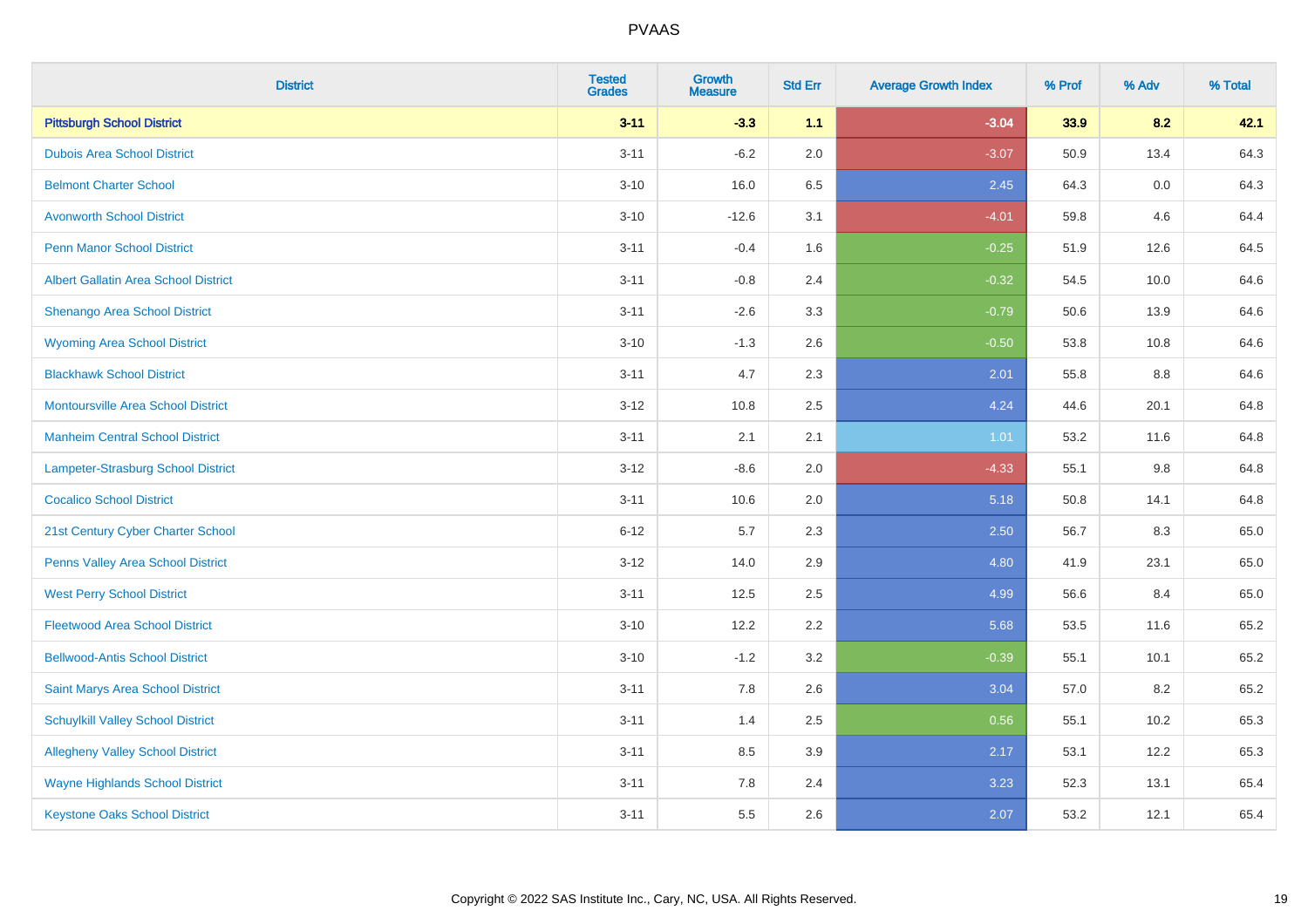| <b>District</b>                             | <b>Tested</b><br><b>Grades</b> | Growth<br><b>Measure</b> | <b>Std Err</b> | <b>Average Growth Index</b> | % Prof | % Adv | % Total |
|---------------------------------------------|--------------------------------|--------------------------|----------------|-----------------------------|--------|-------|---------|
| <b>Pittsburgh School District</b>           | $3 - 11$                       | $-3.3$                   | 1.1            | $-3.04$                     | 33.9   | 8.2   | 42.1    |
| <b>Littlestown Area School District</b>     | $3 - 11$                       | 11.4                     | 2.5            | 4.62                        | 55.2   | 10.4  | 65.6    |
| <b>Slippery Rock Area School District</b>   | $3 - 11$                       | $-6.3$                   | 2.5            | $-2.51$                     | 56.2   | 9.5   | 65.7    |
| <b>Central Valley School District</b>       | $3 - 10$                       | 4.8                      | 2.4            | 1.98                        | 56.9   | 9.0   | 65.9    |
| <b>Gateway School District</b>              | $3 - 11$                       | 0.8                      | 2.2            | 0.38                        | 52.1   | 13.8  | 65.9    |
| <b>Central Cambria School District</b>      | $3 - 11$                       | 3.0                      | 2.5            | 1.17                        | 56.2   | 9.7   | 66.0    |
| <b>Indiana Area School District</b>         | $3 - 11$                       | $-5.3$                   | 2.3            | $-2.28$                     | 47.6   | 18.4  | 66.1    |
| <b>Wyalusing Area School District</b>       | $3 - 12$                       | $8.8\,$                  | 3.3            | 2.68                        | 54.6   | 11.7  | 66.2    |
| <b>Springfield Township School District</b> | $3 - 11$                       | $-18.9$                  | 3.2            | $-5.88$                     | 62.6   | 3.6   | 66.3    |
| <b>Boyertown Area School District</b>       | $3 - 11$                       | $-4.7$                   | 1.5            | $-3.17$                     | 55.2   | 11.3  | 66.5    |
| <b>Quakertown Community School District</b> | $3 - 12$                       | $-4.4$                   | 1.6            | $-2.70$                     | 56.5   | 10.0  | 66.6    |
| <b>New Brighton Area School District</b>    | $3 - 11$                       | 4.6                      | 3.1            | 1.47                        | 60.9   | 5.8   | 66.7    |
| <b>Oswayo Valley School District</b>        | $3 - 12$                       | 8.5                      | 5.0            | 1.68                        | 50.0   | 16.7  | 66.7    |
| <b>Hanover Public School District</b>       | $3 - 11$                       | 5.2                      | $2.8\,$        | 1.83                        | 52.2   | 14.4  | 66.7    |
| Pennsylvania Leadership Charter School      | $3 - 11$                       | 4.6                      | 2.2            | 2.13                        | 55.4   | 11.2  | 66.7    |
| <b>Belle Vernon Area School District</b>    | $3 - 11$                       | 6.5                      | 2.6            | 2.44                        | 55.6   | 11.1  | 66.7    |
| <b>Hermitage School District</b>            | $3 - 12$                       | 3.8                      | 2.4            | 1.60                        | 57.5   | 9.3   | 66.8    |
| Selinsgrove Area School District            | $3 - 12$                       | 8.3                      | 2.3            | 3.54                        | 56.8   | 10.0  | 66.8    |
| <b>United School District</b>               | $3 - 11$                       | 2.1                      | 3.4            | 0.63                        | 60.3   | 6.6   | 66.9    |
| <b>Central York School District</b>         | $3 - 12$                       | 12.3                     | 1.7            | 7.20                        | 55.5   | 11.5  | 67.0    |
| <b>Baldwin-Whitehall School District</b>    | $3 - 11$                       | 1.8                      | 1.9            | 0.94                        | 58.6   | 8.6   | 67.1    |
| <b>Wilson School District</b>               | $3 - 12$                       | 8.8                      | 1.5            | 5.96                        | 52.6   | 14.6  | 67.2    |
| <b>Perkiomen Valley School District</b>     | $3 - 11$                       | $-3.5$                   | 1.6            | $-2.18$                     | 53.8   | 13.4  | 67.2    |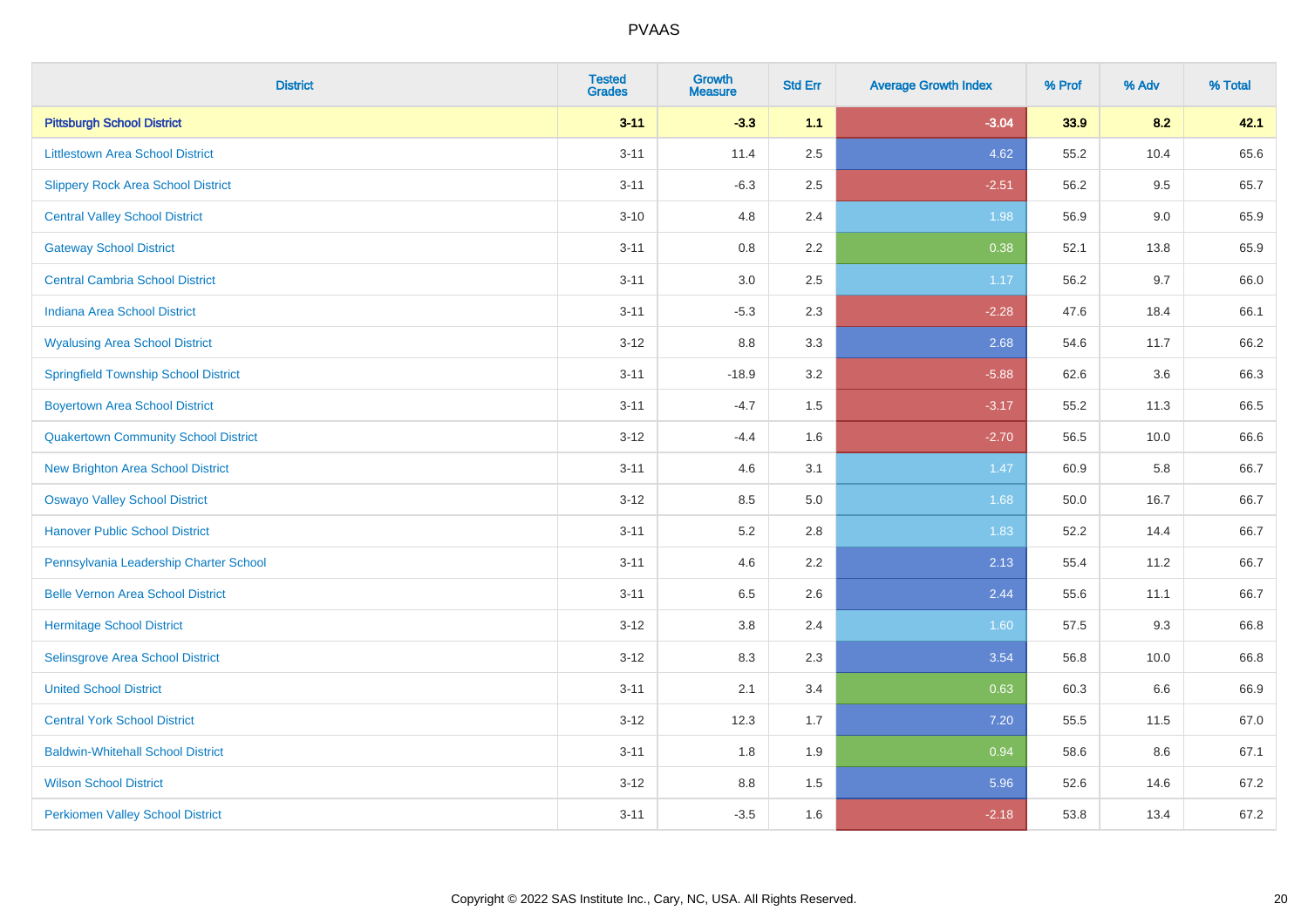| <b>District</b>                                 | <b>Tested</b><br><b>Grades</b> | Growth<br><b>Measure</b> | <b>Std Err</b> | <b>Average Growth Index</b> | % Prof | % Adv | % Total |
|-------------------------------------------------|--------------------------------|--------------------------|----------------|-----------------------------|--------|-------|---------|
| <b>Pittsburgh School District</b>               | $3 - 11$                       | $-3.3$                   | 1.1            | $-3.04$                     | 33.9   | 8.2   | 42.1    |
| <b>General Mclane School District</b>           | $3 - 11$                       | 3.1                      | 2.9            | 1.07                        | 62.3   | 4.9   | 67.2    |
| <b>South Park School District</b>               | $3 - 11$                       | $-11.3$                  | 2.7            | $-4.23$                     | 53.5   | 13.7  | 67.3    |
| <b>East Penn School District</b>                | $3 - 11$                       | 4.1                      | 1.3            | 3.27                        | 55.8   | 11.5  | 67.3    |
| Leechburg Area School District                  | $3 - 11$                       | 4.4                      | 4.0            | 1.09                        | 47.8   | 19.6  | 67.4    |
| Pennsylvania Virtual Charter School             | $3 - 11$                       | 11.8                     | 3.5            | 3.37                        | 56.5   | 11.1  | 67.6    |
| <b>Westinghouse Arts Academy Charter School</b> | $9 - 10$                       | $-0.7$                   | 3.6            | $-0.19$                     | 59.2   | 8.4   | 67.6    |
| <b>Northeastern York School District</b>        | $3 - 11$                       | 5.9                      | 2.0            | 3.03                        | 51.1   | 16.6  | 67.6    |
| <b>Bloomsburg Area School District</b>          | $3 - 10$                       | 0.7                      | 3.0            | 0.23                        | 55.9   | 11.8  | 67.6    |
| <b>Abington School District</b>                 | $3 - 10$                       | $-11.5$                  | 1.9            | $-6.00$                     | 56.2   | 11.6  | 67.8    |
| <b>Kiski Area School District</b>               | $3 - 11$                       | $-3.7$                   | 2.0            | $-1.86$                     | 57.4   | 10.4  | 67.8    |
| <b>Neshannock Township School District</b>      | $3 - 10$                       | $-9.7$                   | 2.9            | $-3.34$                     | 62.4   | 5.6   | 67.9    |
| <b>Hempfield School District</b>                | $3 - 11$                       | 0.1                      | 1.4            | 0.08                        | 58.2   | 9.9   | 68.2    |
| <b>Neshaminy School District</b>                | $3 - 11$                       | $4.0\,$                  | 1.3            | 3.02                        | 58.7   | 9.5   | 68.2    |
| <b>Ellwood City Area School District</b>        | $3 - 11$                       | $-4.2$                   | 3.2            | $-1.29$                     | 54.1   | 14.1  | 68.2    |
| <b>Uniontown Area School District</b>           | $3 - 11$                       | 6.0                      | 3.2            | 1.87                        | 62.4   | 5.9   | 68.2    |
| South Western School District                   | $3 - 12$                       | 3.9                      | 1.9            | 2.08                        | 60.2   | 8.1   | 68.3    |
| Renaissance Academy Charter School              | $3 - 11$                       | 8.3                      | 3.3            | 2.54                        | 45.6   | 22.8  | 68.4    |
| <b>Valley View School District</b>              | $3 - 11$                       | 18.1                     | 2.4            | 7.42                        | 53.7   | 14.7  | 68.4    |
| <b>Quaker Valley School District</b>            | $3 - 11$                       | $-2.8$                   | 2.6            | $-1.08$                     | 55.2   | 13.2  | 68.4    |
| North Pocono School District                    | $3 - 11$                       | $-2.3$                   | 3.4            | $-0.68$                     | 52.0   | 16.4  | 68.5    |
| <b>Central Columbia School District</b>         | $3 - 12$                       | $-4.8$                   | 2.6            | $-1.86$                     | 53.7   | 14.8  | 68.5    |
| <b>Seneca Valley School District</b>            | $3 - 11$                       | $-1.4$                   | 1.4            | $-0.99$                     | 57.2   | 11.4  | 68.6    |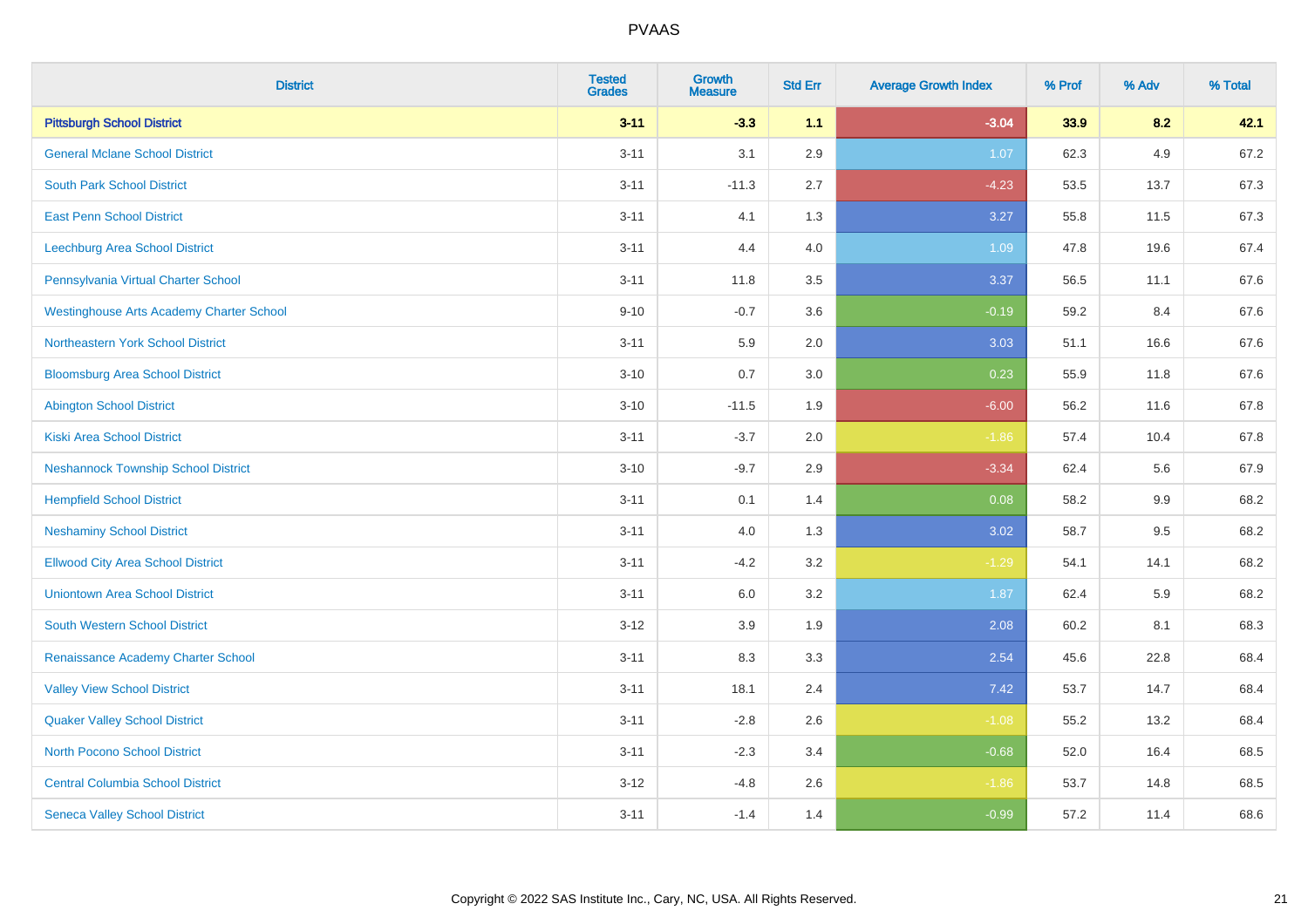| <b>District</b>                           | <b>Tested</b><br><b>Grades</b> | <b>Growth</b><br><b>Measure</b> | <b>Std Err</b> | <b>Average Growth Index</b> | % Prof | % Adv | % Total |
|-------------------------------------------|--------------------------------|---------------------------------|----------------|-----------------------------|--------|-------|---------|
| <b>Pittsburgh School District</b>         | $3 - 11$                       | $-3.3$                          | 1.1            | $-3.04$                     | 33.9   | 8.2   | 42.1    |
| <b>Manheim Township School District</b>   | $3 - 12$                       | $-0.9$                          | 1.6            | $-0.58$                     | 53.2   | 15.5  | 68.7    |
| <b>Sharpsville Area School District</b>   | $3 - 11$                       | $-1.4$                          | 3.5            | $-0.40$                     | 55.2   | 13.4  | 68.7    |
| <b>Kutztown Area School District</b>      | $3 - 12$                       | $-0.2$                          | 3.2            | $-0.05$                     | 55.4   | 13.3  | 68.7    |
| Northern York County School District      | $3 - 11$                       | 15.6                            | 2.0            | 7.98                        | 57.4   | 11.5  | 68.8    |
| <b>Eastern York School District</b>       | $3 - 11$                       | 9.6                             | 2.6            | 3.71                        | 56.3   | 12.6  | 68.9    |
| <b>School Lane Charter School</b>         | $3 - 11$                       | 12.4                            | 3.6            | 3.43                        | 59.1   | 9.8   | 68.9    |
| <b>Owen J Roberts School District</b>     | $3 - 11$                       | $-12.3$                         | 1.6            | $-7.61$                     | 57.0   | 11.9  | 69.0    |
| <b>Saucon Valley School District</b>      | $3 - 11$                       | 14.7                            | 2.5            | 5.98                        | 48.7   | 20.2  | 69.0    |
| <b>Nazareth Area School District</b>      | $3 - 11$                       | $-4.7$                          | 1.7            | $-2.82$                     | 59.2   | 9.9   | 69.0    |
| <b>Sullivan County School District</b>    | $3 - 10$                       | $-4.0$                          | 4.4            | $-0.90$                     | 66.7   | 2.6   | 69.2    |
| Penn Cambria School District              | $3 - 11$                       | $-0.0$                          | 2.7            | $-0.01$                     | 61.5   | 7.7   | 69.2    |
| East Pennsboro Area School District       | $3 - 11$                       | $-4.2$                          | 2.5            | $-1.71$                     | 60.8   | 8.5   | 69.3    |
| <b>Hollidaysburg Area School District</b> | $3 - 11$                       | 6.0                             | 2.1            | 2.88                        | 57.1   | 12.3  | 69.4    |
| <b>Ligonier Valley School District</b>    | $3 - 11$                       | 4.2                             | 3.1            | 1.34                        | 59.1   | 10.3  | 69.5    |
| <b>Greater Latrobe School District</b>    | $3 - 11$                       | 0.6                             | 1.9            | 0.31                        | 55.5   | 14.1  | 69.5    |
| <b>Girard School District</b>             | $3 - 11$                       | $-0.6$                          | 2.7            | $-0.22$                     | 53.9   | 15.6  | 69.6    |
| <b>Fort Leboeuf School District</b>       | $3 - 11$                       | 11.7                            | 2.5            | 4.73                        | 48.5   | 21.1  | 69.6    |
| South Butler County School District       | $3 - 10$                       | 3.9                             | 2.5            | 1.54                        | 53.1   | 16.6  | 69.7    |
| <b>Donegal School District</b>            | $3 - 12$                       | 3.1                             | 2.4            | 1.29                        | 60.6   | 9.1   | 69.7    |
| <b>Millcreek Township School District</b> | $3 - 11$                       | 3.1                             | 1.5            | 2.06                        | 55.6   | 14.2  | 69.7    |
| <b>Northgate School District</b>          | $3 - 11$                       | 6.3                             | 3.6            | 1.73                        | 53.3   | 16.7  | 70.0    |
| <b>Spring Grove Area School District</b>  | $3 - 11$                       | 5.6                             | 2.1            | 2.68                        | 55.1   | 15.0  | 70.1    |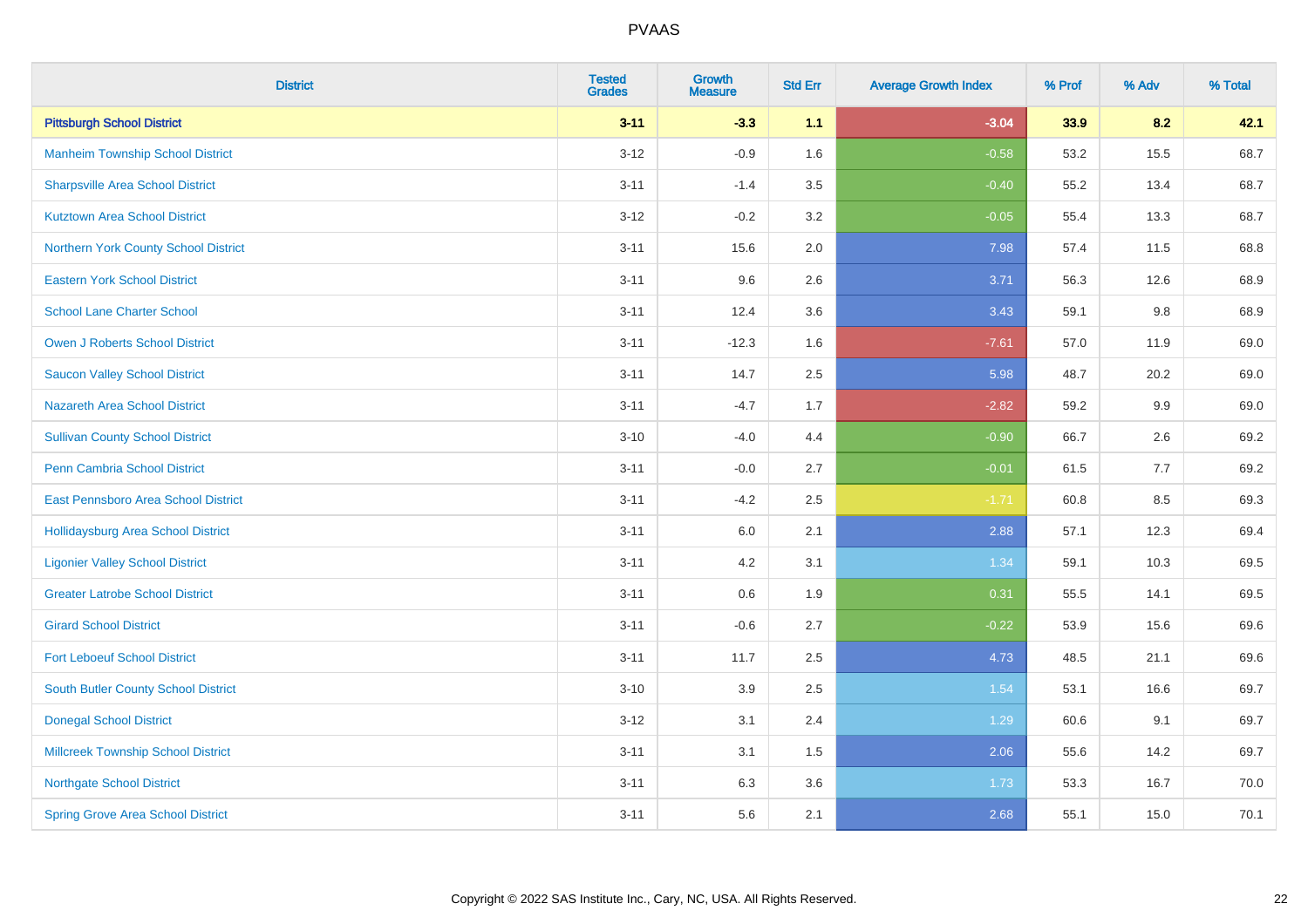| <b>District</b>                                | <b>Tested</b><br><b>Grades</b> | <b>Growth</b><br><b>Measure</b> | <b>Std Err</b> | <b>Average Growth Index</b> | % Prof | % Adv | % Total |
|------------------------------------------------|--------------------------------|---------------------------------|----------------|-----------------------------|--------|-------|---------|
| <b>Pittsburgh School District</b>              | $3 - 11$                       | $-3.3$                          | 1.1            | $-3.04$                     | 33.9   | 8.2   | 42.1    |
| <b>Marple Newtown School District</b>          | $3 - 11$                       | 2.0                             | 2.4            | 0.81                        | 57.6   | 12.8  | 70.4    |
| <b>Phoenixville Area School District</b>       | $3 - 11$                       | $-1.7$                          | 2.1            | $-0.83$                     | 59.9   | 10.6  | 70.5    |
| <b>Brookville Area School District</b>         | $3 - 11$                       | 6.9                             | 3.0            | 2.30                        | 55.2   | 15.6  | 70.8    |
| <b>Upper Perkiomen School District</b>         | $3 - 11$                       | 22.1                            | 2.1            | 10.74                       | 57.7   | 13.2  | 70.9    |
| Mechanicsburg Area School District             | $3 - 11$                       | 5.9                             | 1.8            | 3.29                        | 57.2   | 13.7  | 70.9    |
| <b>Camp Hill School District</b>               | $3 - 12$                       | 2.3                             | 3.0            | 0.78                        | 53.6   | 17.5  | 71.1    |
| <b>Halifax Area School District</b>            | $3 - 11$                       | 4.7                             | 3.9            | 1.22                        | 61.5   | 9.6   | 71.2    |
| <b>Delaware Valley School District</b>         | $3 - 11$                       | 12.6                            | 1.8            | 6.93                        | 55.2   | 16.2  | 71.4    |
| <b>Conemaugh Township Area School District</b> | $3 - 12$                       | $-3.7$                          | 3.4            | $-1.09$                     | 53.8   | 17.6  | 71.4    |
| <b>Midd-West School District</b>               | $3 - 11$                       | 10.3                            | 2.7            | 3.80                        | 58.0   | 13.4  | 71.4    |
| Northern Bedford County School District        | $3 - 11$                       | 16.5                            | 3.6            | 4.58                        | 51.7   | 20.0  | 71.7    |
| Palmyra Area School District                   | $3 - 11$                       | 5.6                             | 1.9            | 2.96                        | 56.4   | 15.6  | 72.0    |
| <b>Greencastle-Antrim School District</b>      | $3 - 11$                       | $-3.0$                          | 2.2            | $-1.36$                     | 62.4   | 9.9   | 72.3    |
| <b>Burrell School District</b>                 | $3 - 11$                       | 4.5                             | 3.1            | 1.48                        | 58.5   | 13.8  | 72.3    |
| <b>Laurel School District</b>                  | $3 - 11$                       | 1.8                             | 3.1            | 0.59                        | 70.1   | 2.3   | 72.4    |
| <b>Derry Area School District</b>              | $3 - 11$                       | 13.2                            | 2.8            | 4.69                        | 60.0   | 12.5  | 72.5    |
| <b>North Penn School District</b>              | $3 - 11$                       | 9.1                             | 1.1            | 8.36                        | 55.8   | 17.0  | 72.8    |
| Southern York County School District           | $3 - 11$                       | 14.2                            | 2.1            | 6.91                        | 55.1   | 18.1  | 73.1    |
| <b>North Hills School District</b>             | $3 - 11$                       | $-1.8$                          | 1.8            | $-0.96$                     | 59.1   | 14.1  | 73.2    |
| <b>Wyomissing Area School District</b>         | $3 - 12$                       | 0.8                             | 2.6            | 0.33                        | 55.7   | 17.6  | 73.3    |
| <b>Hempfield Area School District</b>          | $3 - 12$                       | 4.6                             | 1.6            | 2.86                        | 53.5   | 20.1  | 73.6    |
| <b>Riverview School District</b>               | $3 - 11$                       | $-4.6$                          | 3.8            | $-1.20$                     | 57.9   | 15.8  | 73.7    |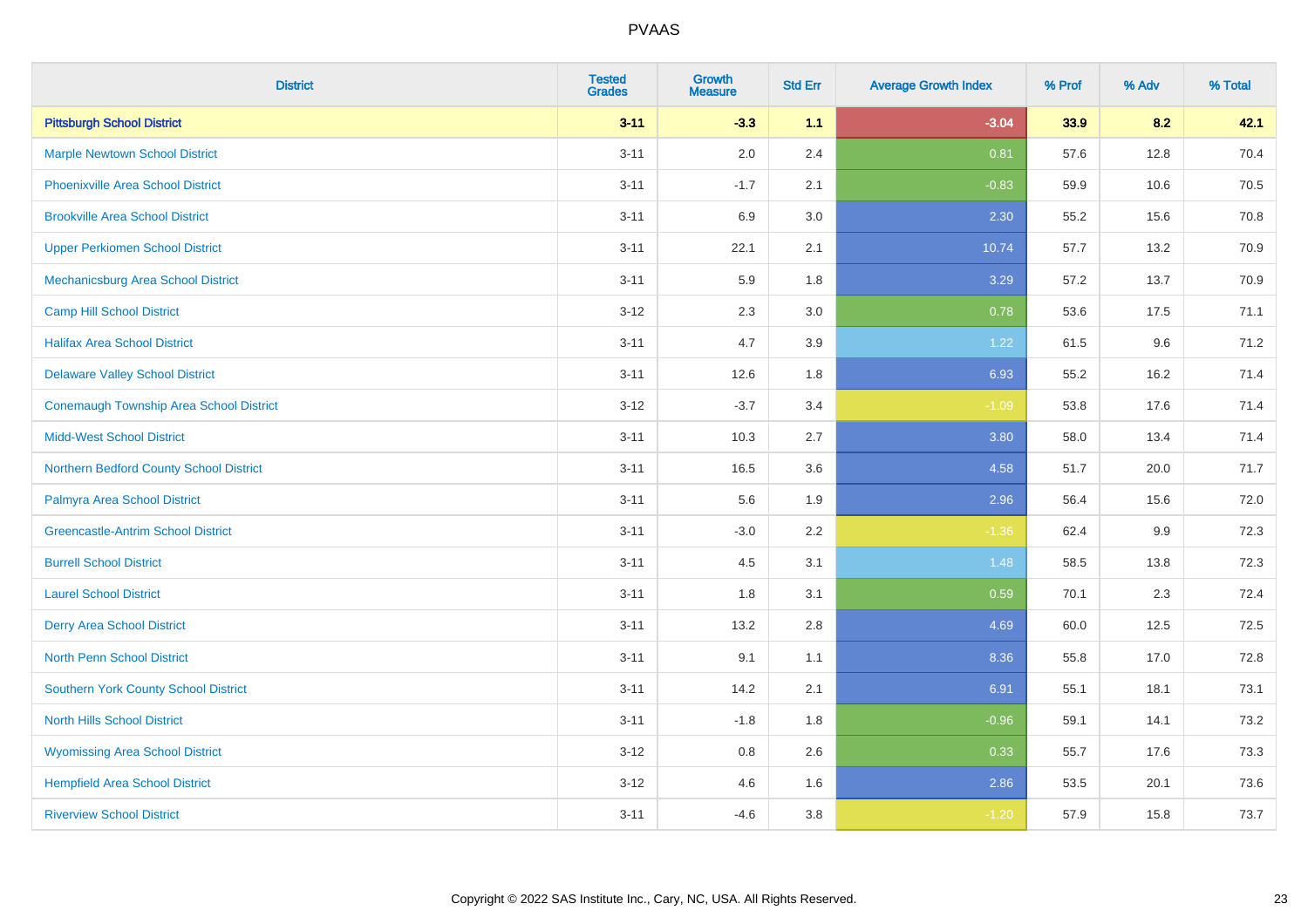| <b>District</b>                                    | <b>Tested</b><br><b>Grades</b> | <b>Growth</b><br><b>Measure</b> | <b>Std Err</b> | <b>Average Growth Index</b> | % Prof | % Adv | % Total |
|----------------------------------------------------|--------------------------------|---------------------------------|----------------|-----------------------------|--------|-------|---------|
| <b>Pittsburgh School District</b>                  | $3 - 11$                       | $-3.3$                          | 1.1            | $-3.04$                     | 33.9   | 8.2   | 42.1    |
| <b>Conestoga Valley School District</b>            | $3 - 11$                       | 8.7                             | 1.8            | 4.69                        | 60.3   | 13.5  | 73.8    |
| <b>Dallastown Area School District</b>             | $3 - 11$                       | 13.5                            | 1.5            | 8.84                        | 56.0   | 17.9  | 73.8    |
| <b>Beaver Area School District</b>                 | $3 - 10$                       | 4.7                             | 2.4            | 1.94                        | 57.4   | 16.8  | 74.2    |
| <b>Lincoln Park Performing Arts Charter School</b> | $7 - 11$                       | 3.6                             | 2.5            | 1.42                        | 59.6   | 14.7  | 74.3    |
| <b>Crestwood School District</b>                   | $3 - 11$                       | $-0.4$                          | 2.4            | $-0.17$                     | 57.4   | 17.0  | 74.4    |
| <b>Abington Heights School District</b>            | $3 - 11$                       | 13.5                            | 2.2            | 6.27                        | 58.3   | 16.2  | 74.5    |
| <b>Canon-Mcmillan School District</b>              | $3 - 11$                       | $-0.8$                          | 1.6            | $-0.50$                     | 58.7   | 15.9  | 74.6    |
| <b>Fairview School District</b>                    | $3 - 11$                       | 3.4                             | 2.6            | 1.32                        | 57.2   | 17.6  | 74.8    |
| <b>Avon Grove School District</b>                  | $3 - 10$                       | 10.0                            | 1.6            | 6.26                        | 56.3   | 18.6  | 74.9    |
| <b>Greenwood School District</b>                   | $3 - 11$                       | 15.9                            | 3.9            | 4.11                        | 50.0   | 25.0  | 75.0    |
| <b>Freeport Area School District</b>               | $3 - 10$                       | 9.7                             | 2.5            | 3.91                        | 57.5   | 17.8  | 75.3    |
| <b>Avon Grove Charter School</b>                   | $3 - 11$                       | 9.0                             | 2.9            | 3.13                        | 58.8   | 16.7  | 75.5    |
| <b>Lewisburg Area School District</b>              | $3 - 11$                       | $-2.7$                          | 2.6            | $-1.03$                     | 57.0   | 18.5  | 75.6    |
| <b>Danville Area School District</b>               | $3 - 11$                       | 0.4                             | 2.6            | 0.15                        | 57.4   | 18.4  | 75.7    |
| <b>Mars Area School District</b>                   | $3 - 10$                       | 5.7                             | 2.1            | 2.75                        | 57.9   | 18.2  | 76.1    |
| West Jefferson Hills School District               | $3 - 11$                       | 1.8                             | 2.1            | 0.88                        | 55.7   | 20.8  | 76.4    |
| <b>Montour School District</b>                     | $3 - 11$                       | $-1.8$                          | 2.1            | $-0.88$                     | 61.4   | 15.1  | 76.5    |
| <b>Souderton Area School District</b>              | $3 - 11$                       | 12.4                            | 1.5            | 8.28                        | 61.7   | 15.2  | 76.9    |
| <b>North East School District</b>                  | $3 - 11$                       | $-9.3$                          | 3.1            | $-3.02$                     | 62.6   | 14.4  | 77.0    |
| <b>Tyrone Area School District</b>                 | $3-12$                         | 19.7                            | 2.5            | 7.87                        | 60.4   | 16.7  | 77.1    |
| <b>Moon Area School District</b>                   | $3 - 11$                       | 8.2                             | 1.9            | 4.25                        | 58.7   | 18.5  | 77.2    |
| <b>Spring-Ford Area School District</b>            | $3 - 11$                       | 6.0                             | 1.3            | 4.46                        | 60.8   | 16.5  | 77.4    |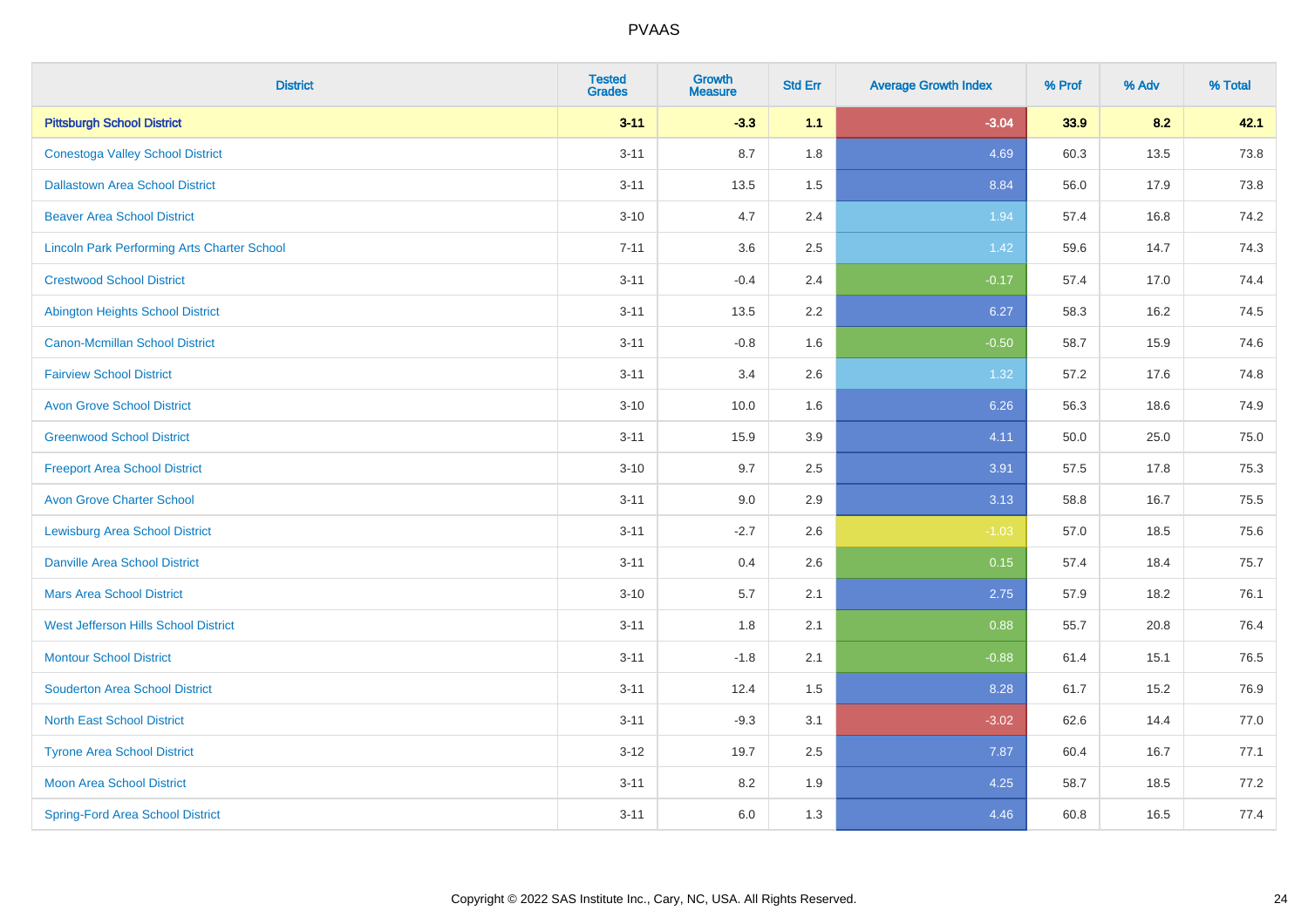| <b>District</b>                                 | <b>Tested</b><br><b>Grades</b> | <b>Growth</b><br><b>Measure</b> | <b>Std Err</b> | <b>Average Growth Index</b> | % Prof | % Adv | % Total |
|-------------------------------------------------|--------------------------------|---------------------------------|----------------|-----------------------------|--------|-------|---------|
| <b>Pittsburgh School District</b>               | $3 - 11$                       | $-3.3$                          | 1.1            | $-3.04$                     | 33.9   | 8.2   | 42.1    |
| <b>Jamestown Area School District</b>           | $3 - 11$                       | 13.5                            | 4.2            | 3.19                        | 64.4   | 13.3  | 77.8    |
| <b>Deer Lakes School District</b>               | $3 - 11$                       | 17.0                            | 2.7            | 6.32                        | 61.5   | 16.4  | 77.9    |
| Southern Lehigh School District                 | $3 - 11$                       | $-0.4$                          | 2.3            | $-0.17$                     | 66.1   | 11.9  | 78.0    |
| Capital Area School for the Arts Charter School | $9 - 11$                       | 5.8                             | 4.1            | 1.39                        | 59.3   | 18.6  | 78.0    |
| <b>Mountain View School District</b>            | $3 - 11$                       | 20.9                            | 3.5            | 5.91                        | 57.8   | 20.3  | 78.1    |
| Lehigh Career & Technical Institute             | $10 - 12$                      | 5.6                             | 5.6            | 0.99                        | 78.3   | 0.0   | 78.3    |
| <b>Haverford Township School District</b>       | $3 - 11$                       | 8.0                             | 1.5            | 5.27                        | 53.0   | 25.5  | 78.6    |
| <b>Upper Merion Area School District</b>        | $3 - 11$                       | 15.3                            | 2.0            | 7.62                        | 59.3   | 19.3  | 78.6    |
| <b>West Allegheny School District</b>           | $3 - 12$                       | 4.0                             | 2.1            | 1.96                        | 63.1   | 15.7  | 78.8    |
| <b>Methacton School District</b>                | $3 - 11$                       | 2.5                             | 1.7            | 1.43                        | 62.5   | 16.4  | 79.0    |
| <b>Council Rock School District</b>             | $3 - 11$                       | 8.9                             | 1.2            | 7.65                        | 62.8   | 16.6  | 79.4    |
| <b>Central Bucks School District</b>            | $3 - 11$                       | 1.6                             | 0.9            | 1.66                        | 63.0   | 16.8  | 79.8    |
| <b>Lower Moreland Township School District</b>  | $3 - 11$                       | 2.0                             | 2.2            | 0.95                        | 62.8   | 17.0  | 79.8    |
| <b>Colonial School District</b>                 | $3 - 11$                       | 14.0                            | 1.7            | 8.21                        | 60.2   | 19.6  | 79.8    |
| <b>Parkland School District</b>                 | $3 - 11$                       | 5.3                             | 1.2            | 4.30                        | 58.0   | 22.3  | 80.4    |
| Lehigh Valley Charter High School For The Arts  | $9 - 10$                       | 7.3                             | 2.6            | 2.82                        | 62.3   | 18.2  | 80.5    |
| <b>Derry Township School District</b>           | $3 - 10$                       | 12.8                            | 2.0            | 6.39                        | 54.8   | 25.8  | 80.6    |
| <b>Wissahickon School District</b>              | $3 - 10$                       | 12.5                            | 1.8            | 6.85                        | 58.3   | 22.4  | 80.7    |
| <b>York Suburban School District</b>            | $3 - 11$                       | 10.1                            | 2.1            | 4.91                        | 53.5   | 27.8  | 81.3    |
| <b>Unionville-Chadds Ford School District</b>   | $3 - 11$                       | 17.1                            | 3.1            | 5.51                        | 68.1   | 13.2  | 81.3    |
| <b>Pennsbury School District</b>                | $3 - 11$                       | 11.7                            | 1.5            | 7.90                        | 60.1   | 21.3  | 81.3    |
| <b>Richland School District</b>                 | $3 - 11$                       | 6.7                             | 2.9            | 2.33                        | 62.2   | 19.2  | 81.4    |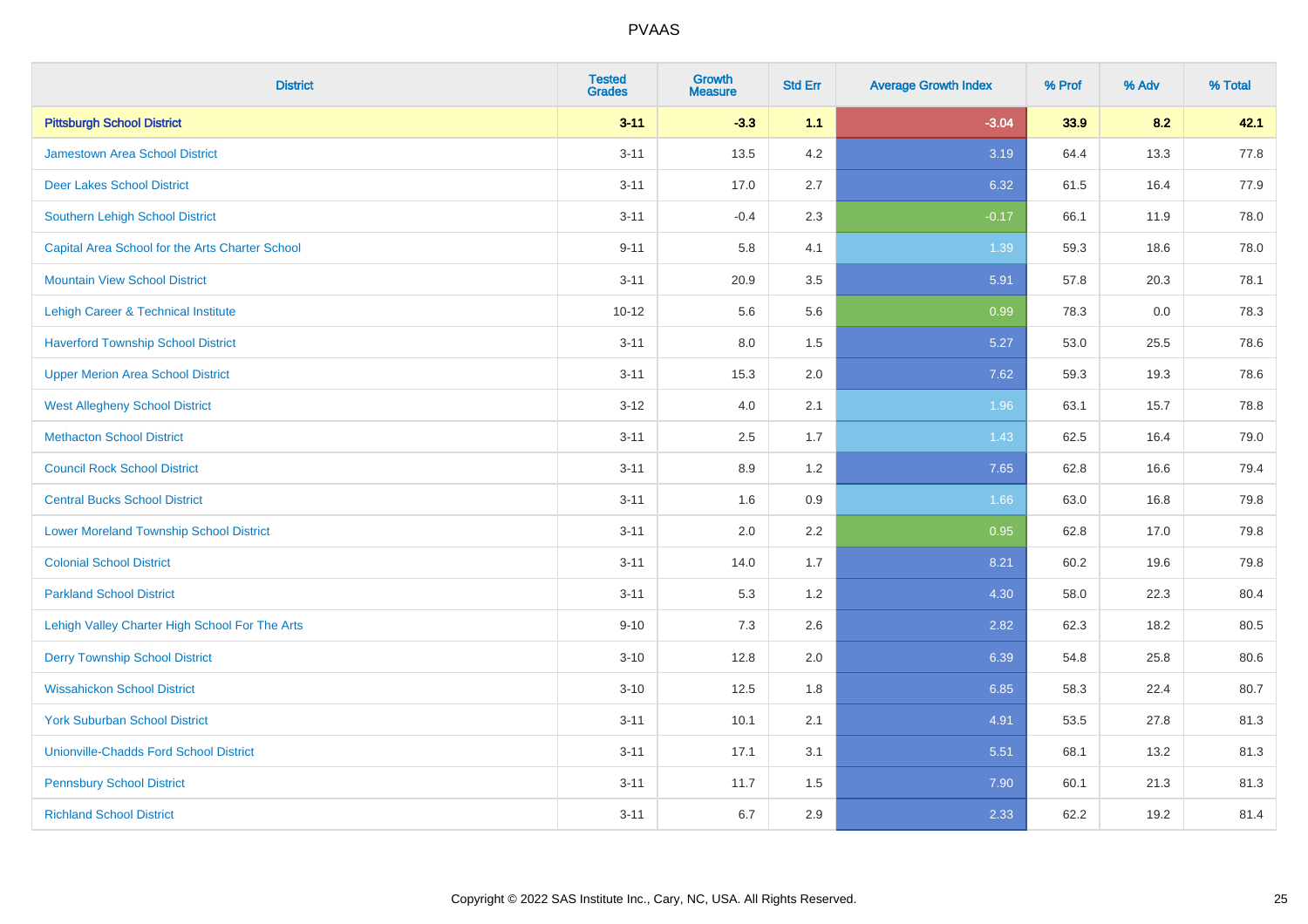| <b>District</b>                               | <b>Tested</b><br><b>Grades</b> | <b>Growth</b><br><b>Measure</b> | <b>Std Err</b> | <b>Average Growth Index</b> | % Prof | % Adv | % Total |
|-----------------------------------------------|--------------------------------|---------------------------------|----------------|-----------------------------|--------|-------|---------|
| <b>Pittsburgh School District</b>             | $3 - 11$                       | $-3.3$                          | 1.1            | $-3.04$                     | 33.9   | 8.2   | 42.1    |
| <b>Franklin Regional School District</b>      | $3 - 11$                       | 2.0                             | 1.9            | 1.02                        | 66.7   | 15.5  | 82.1    |
| <b>Hampton Township School District</b>       | $3 - 11$                       | 5.1                             | 2.2            | 2.35                        | 54.0   | 28.2  | 82.2    |
| <b>Shanksville-Stonycreek School District</b> | $3 - 10$                       | 7.0                             | 5.9            | 1.20                        | 64.7   | 17.6  | 82.4    |
| <b>Springfield School District</b>            | $3 - 11$                       | 13.8                            | 1.7            | 7.99                        | 60.9   | 21.5  | 82.4    |
| <b>North Clarion County School District</b>   | $3 - 12$                       | 3.7                             | 4.3            | 0.85                        | 67.5   | 15.0  | 82.5    |
| <b>Downingtown Area School District</b>       | $3 - 11$                       | 12.1                            | 1.1            | 10.67                       | 60.0   | 23.5  | 83.6    |
| <b>Bethel Park School District</b>            | $3 - 11$                       | 5.6                             | 1.8            | 3.18                        | 65.3   | 18.6  | 83.9    |
| <b>State College Area School District</b>     | $3 - 11$                       | 20.5                            | 1.4            | 14.33                       | 58.0   | 25.9  | 84.0    |
| <b>Jenkintown School District</b>             | $3 - 11$                       | 12.5                            | 4.4            | 2.84                        | 54.6   | 29.6  | 84.1    |
| <b>Cumberland Valley School District</b>      | $3 - 12$                       | 18.5                            | 1.3            | 14.64                       | 60.7   | 23.4  | 84.1    |
| <b>Penn-Trafford School District</b>          | $3 - 11$                       | 13.4                            | 1.7            | 7.87                        | 62.3   | 21.9  | 84.2    |
| <b>Pine-Richland School District</b>          | $3 - 11$                       | 11.5                            | 1.8            | 6.31                        | 60.6   | 24.4  | 85.0    |
| <b>Great Valley School District</b>           | $3 - 11$                       | 15.0                            | 1.9            | 7.98                        | 50.0   | 35.0  | 85.0    |
| Fox Chapel Area School District               | $3 - 11$                       | 9.8                             | 1.8            | 5.36                        | 56.6   | 28.6  | 85.2    |
| <b>Norwin School District</b>                 | $3 - 11$                       | 18.0                            | 1.7            | 10.37                       | 58.5   | 27.0  | 85.4    |
| <b>Lower Merion School District</b>           | $3 - 11$                       | 19.0                            | 1.3            | 14.93                       | 55.6   | 29.9  | 85.5    |
| <b>Upper Dublin School District</b>           | $3 - 12$                       | 15.4                            | 1.8            | 8.53                        | 60.8   | 24.8  | 85.6    |
| Mt Lebanon School District                    | $3 - 11$                       | $-1.0$                          | 1.5            | $-0.70$                     | 61.9   | 24.0  | 85.9    |
| <b>Peters Township School District</b>        | $3 - 11$                       | 5.0                             | 1.8            | 2.76                        | 59.8   | 26.1  | 85.9    |
| <b>Garnet Valley School District</b>          | $3 - 10$                       | 10.9                            | 1.7            | 6.53                        | 67.1   | 19.0  | 86.1    |
| <b>West Chester Area School District</b>      | $3 - 11$                       | 12.6                            | 1.2            | 10.38                       | 66.8   | 20.2  | 87.0    |
| <b>Wallingford-Swarthmore School District</b> | $3 - 10$                       | 0.9                             | 2.4            | 0.38                        | 64.4   | 22.7  | 87.1    |